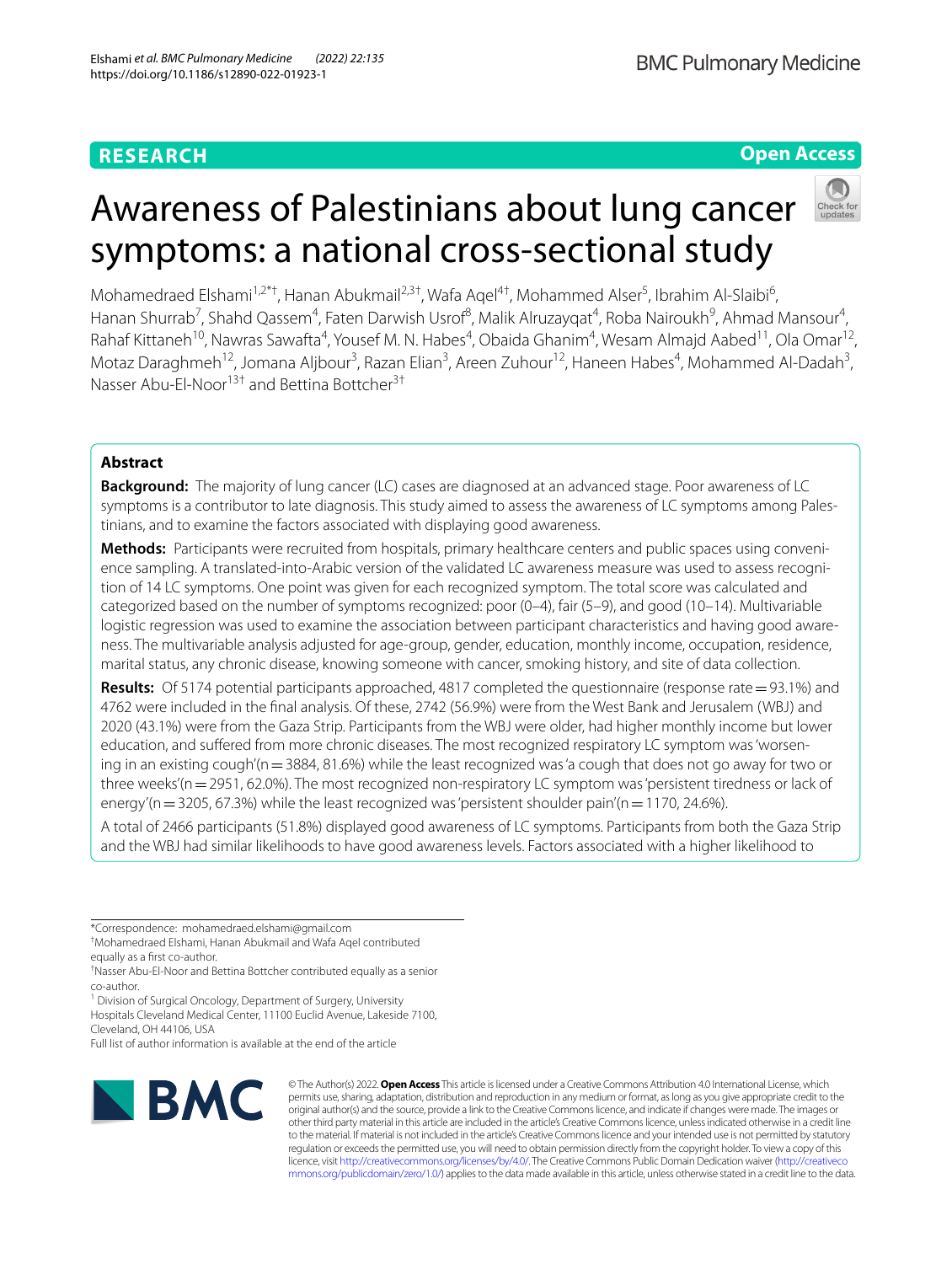display good awareness included female gender, having post-secondary education, being employed, knowing some‑ one with cancer, and visiting hospitals and primary healthcare centers.

**Conclusion:** About half of the study participants displayed a good level of awareness of LC symptoms. Further improvement in public awareness of LC symptoms by educational interventions might reduce LC mortality by promoting early diagnosis.

**Keywords:** Lung cancer, Awareness, Symptoms, Survival, Early presentation, Palestine, Educational interventions, Health education

# **Introduction**

Lung cancer (LC) is the leading cause of cancer-related deaths worldwide and the second most commonly diagnosed cancer [\[1](#page-12-0), [2](#page-12-1)]. In 2020, over 1.7 million deaths and 2.2 million new LC cases were estimated  $[1, 2]$  $[1, 2]$  $[1, 2]$ . The overall cancer-related mortality is potentially higher in low- and middle-income countries [[3,](#page-12-2) [4](#page-12-3)]. In Palestine, a lower-middle-income country, LC is also the leading cause of cancer-related deaths (17.3%) and the second commonly diagnosed cancer (11.4%) [\[5](#page-12-4)]. Palestine has an age-standardized mortality rate of 19.2 per 100,000 persons, which is higher than that of some other countries in the region, such as Egypt (7.2 per 100,000 persons) [[6\]](#page-12-5), Iraq (11.1 per 100,000 persons) [[7\]](#page-12-6), Jordan (14.3 per 100,000 persons) [[8\]](#page-12-7), and Lebanon (16.6 per 100,000 persons) [[9\]](#page-12-8).

LC is one of the main causes of avoidable mortality around the world  $[10]$  $[10]$  $[10]$ . Notably, more than 50% of LC patients are diagnosed at an advanced stage which lowers their chances for survival [\[10](#page-12-9)]. Poor awareness of LC symptoms is considered one of the contributing factors to late presentation [\[11](#page-12-10)]. Early diagnosis plays a crucial role in cancer control especially in low- and middle-income countries [\[3](#page-12-2)]. In countries with low-resource settings (e.g., Palestine), fragile health systems, economic difficulties, and poor health literacy are factors that impede achieving optimal cancer care services [[12](#page-12-11)]. Cancer outcomes could be improved by raising the recognition of symptoms, which in turn may facilitate early seeking to medical advice [[13](#page-12-12)].

There are different potential symptoms associated with LC including cough, shortness of breath, chest pain, coughing up blood, and fnger clubbing [\[14](#page-12-13)]. Promoting the awareness of LC symptoms may enhance early presentation and diagnosis leading to better survival outcomes [[15–](#page-12-14)[17\]](#page-12-15). Identifying the population's level of knowledge about LC symptoms could help in designing educational interventions to promote public awareness. This eventually may lead to lower morbidity and mortality rates associated with LC particularly in countries with low-resource settings like Palestine.

A previous study found that 47.7% of Palestinians in the West Bank were smokers and 74.4% of the those started smoking when they aged 18 years or younger [\[18](#page-12-16)]. Men had higher smoking rates than women. The most common methods of smoking among Palestinians were cigarettes and waterpipes  $[18]$  $[18]$ , which are considered signifcant risk factors for LC [[19](#page-12-17)[–21](#page-12-18)].

Prior studies from Palestine investigated the awareness of diferent cancers including breast, colorectal, cervical, and ovarian cancers [[22](#page-12-19)[–27](#page-13-0)]. However, to the best of our knowledge, awareness of LC has not been studied. Given the high prevalence of smoking in Palestine [\[18](#page-12-16)] and the lack of baseline information about LC awareness, this national study aimed to (i) evaluate the awareness of Palestinians about LC symptoms, (ii) examine if there is a diference in the awareness level between the two main areas in Palestine: the Gaza Strip vs. the West Bank and Jerusalem (WBJ), and (iii) identify the sociodemographic factors associated with good level of awareness of LC symptoms.

# **Materials and methods**

# **Study design and population**

This was a national cross-sectional study. Data were collected between July 2019 and March 2020 in the two main areas of Palestine: the WBJ and the Gaza Strip. Adult Palestinians  $(>18$  years) were the target population. Recruitment took place at governmental hospitals, primary healthcare centers and public spaces, such as markets, malls, restaurants, parks, mosques, churches, city centers, transportation stations and others. Participants were excluded if they had a nationality other than Palestinian, working or studying in a health-related feld, and visiting oncology departments or clinics at the time of data collection.

## **Sampling methods**

A convenience sampling technique was used to recruit eligible participants from governmental hospitals, primary healthcare centers, and public spaces in 11 (out of 16) governorates across Palestine. These governorates have a population of 4,644,074, which makes up about 90% of the total population of Palestine  $[28]$  $[28]$ . The inclusion of participants from diferent places was intended to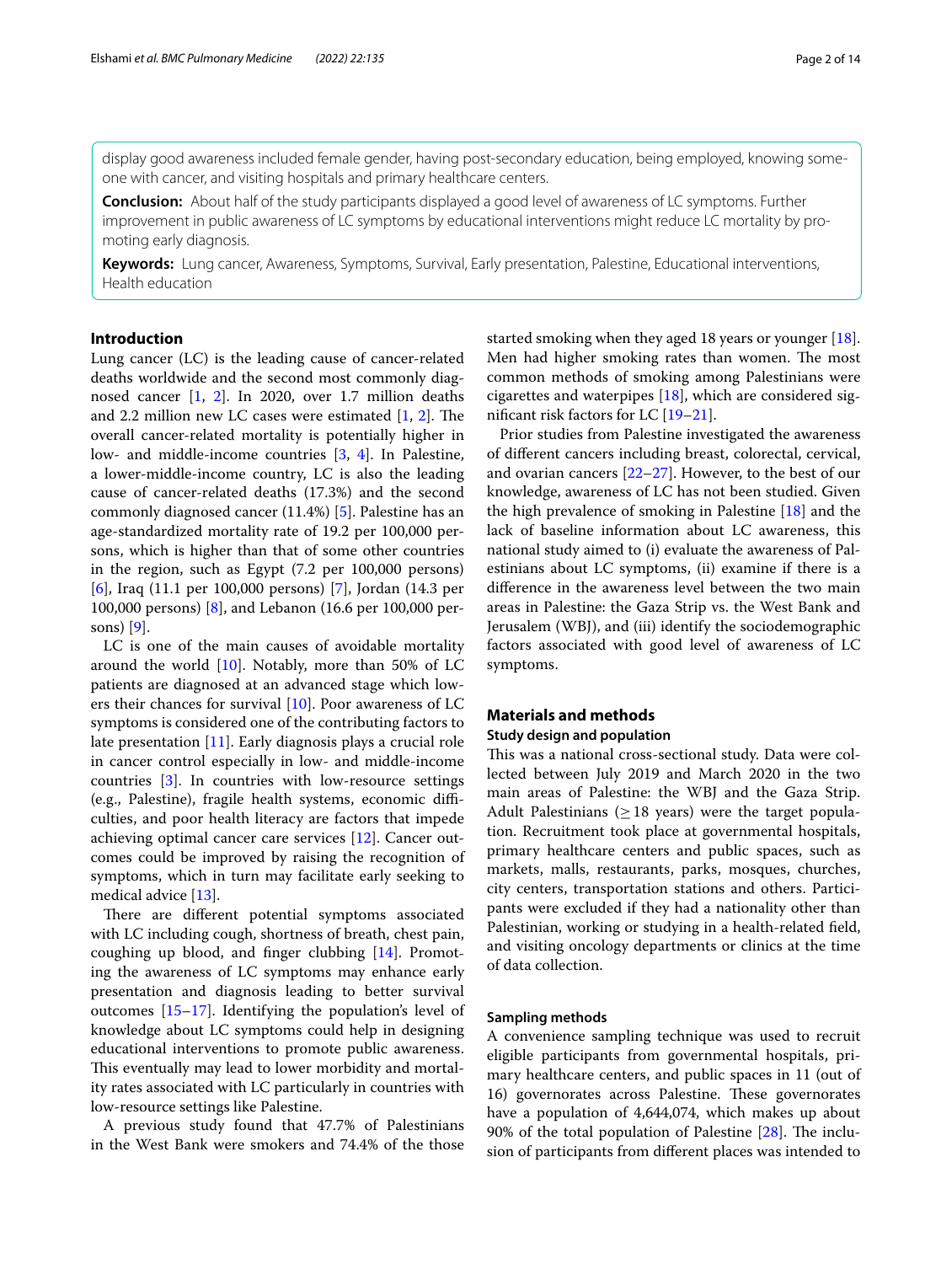increase the diversity of the study cohort to resemble the Palestinian community [\[22](#page-12-19)[–24\]](#page-13-2).

#### **Questionnaire and data collection**

A modifed version of the LC Awareness Measure (LCAM) was used to collect data from the designated sites. The LCAM is a validated instrument for assessing public awareness of LC  $[11]$  $[11]$ . The questionnaire went through the process of translation and adaptation of instruments as recommended by the World Health Organization (WHO) [\[29](#page-13-3)]. Two bilingual healthcare professionals translated the original LCAM into Arabic, which was subsequently back-translated into English by another two bilingual healthcare professionals. Three experts in the felds of thoracic oncology, public health, and survey design evaluated the Arabic version of the LCAM for content validity and accuracy of translation. Following that, a pilot study  $(n=68)$  was conducted to assess the clarity of questions in the Arabic LCAM. The fnal analysis did not include the questionnaires of the pilot study. The internal consistency of the Arabic LCAM was assessed using Cronbach's Alpha, which reached a good value of 0.846.

The Arabic LCAM included two sections. The first section described the sociodemographic characteristics of the study participants. The second section evaluated the level of awareness of participants about the 14 LC symptoms using a 5-point Likert scale  $(1=$  strongly disagree,  $5 =$ strongly agree). All of the 14 symptoms were used in the original LCAM [[30](#page-13-4)]. However, the questions in the original LCAM with yes/no/unknown responses were converted into 5-point Likert scale questions to reduce the potential of participants answering questions at random. This was followed by converting the participants' responses to correct/incorrect responses similar to previous studies  $[22-25, 31]$  $[22-25, 31]$  $[22-25, 31]$ . The questionnaire can be accessed, please see Additional fle [1.](#page-12-20)

Potential participants were approached by data collectors in the waiting areas at hospitals and primary healthcare centers as well as in public spaces, such as parks, restaurants, malls, transportation stations, and others. Eligible individuals were invited to participate in the study by completing the questionnaire in a face-to-face interview. The data collectors had a medical background and received a special training to learn how to recruit participants, conduct the interviews, and facilitate the completion of the Arabic LCAM. Data were collected utilizing the secure, user-friendly data collection tool 'Kobo Toolbox' that was accessed via smartphones [[32\]](#page-13-7).

## **Statistical analysis**

The likelihood to develop LC increases markedly starting from the age of  $45$  [\[33\]](#page-13-8). Therefore, the continuous variable of age was categorized into two categories using this cutoff:  $18-44$  years and > 45 years. The minimum wage in Palestine is 1450 NIS, about \$450  $[34]$  $[34]$  $[34]$ . The continuous variable of monthly income was categorized into two categories using the minimum wage as the cutoff: <1450 NIS and  $\geq$  1450 NIS.

The median [interquartile range  $[IQR]$  was used to describe continuous, non-normally distributed characteristics of the study participants and Kruskal–Wallis test was used to perform baseline comparisons. Frequencies and percentages were used to describe categorical characteristics and Pearson's Chi-square test was used to perform baseline comparisons.

The recognition of each LC symptom was evaluated using a question based on a 5-point Likert scale  $(1=$ strongly disagree, 5 = strongly agree). Answering with 'strongly agree' or 'agree' was considered as a correct response while answering with 'strongly disagree', 'disagree', or 'not sure' was considered as an incorrect response. For each correctly recognized LC symptom, one point was given. LC symptoms were further categorized into two categories: (i) respiratory and (ii) nonrespiratory symptoms. Frequencies and percentages were used to describe the recognition of LC symptoms and Pearson's Chi-Square test was used to make comparisons between participants from the Gaza Strip vs. the WBJ. After that, bivariable and multivariable logistic regression analyses were run to examine the association between recognizing each LC symptom and participant characteristics. The factors included in the multivariable analysis were age group, gender, educational level, monthly income, occupation, place of residency, marital status, having a chronic disease, knowing someone with cancer, smoking history, and site of data collection. This model was determined a priori based on previous studies [[11,](#page-12-10) [12](#page-12-11), [35–](#page-13-10)[37](#page-13-11)].

In consistence with previous studies  $[22-27, 31]$  $[22-27, 31]$  $[22-27, 31]$  $[22-27, 31]$ , a scoring system was utilized to assess the participants' awareness level of LC symptoms. For each correctly recognized LC symptom, one point was given. The total score (ranging from 0 to 14) was calculated and categorized based on the number of symptoms recognized correctly into three categories: poor (0 to 4), fair (5 to 9), and good  $(10 \text{ to } 14)$ . The awareness level of LC symptoms displayed by the participants from the Gaza Strip vs. the WBJ was compared using Pearson's Chi-Square test. This was followed by running bivariable and multivariable logistic regression analyses to examine the association between having good awareness of LC symptoms and participant characteristics. Please see Additional fle [2](#page-12-21) for the results of bivariable analyses.

Missing data were handled using a complete case analysis approach, where they occurred completely at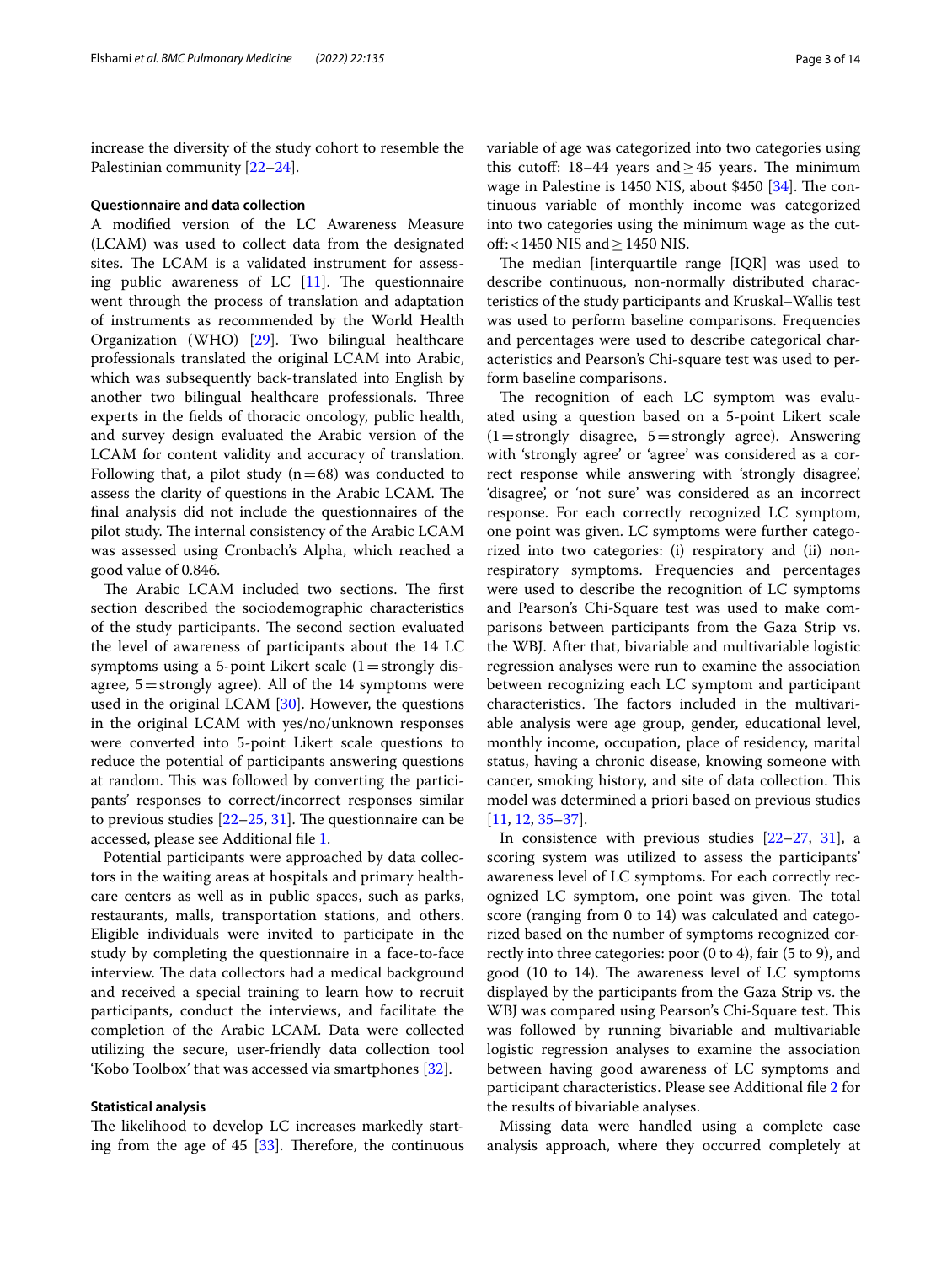random. Data were analyzed using Stata software version 16.0 (StataCorp, College Station, Texas, United States).

## **Results**

# **Participant characteristics**

A total of 4817 participants, out of 5174 approached, completed the questionnaire (response rate $=93.1\%$ ). The fnal analysis included 4762 questionnaires (24 did not meet inclusion criteria and 31 had missing data): 2742 participants were from the WBJ and 2020 were from the Gaza Strip. The median age [IQR] for all participants was 32.0 years [24.0, 44.0] (Table [1\)](#page-3-0). Participants from the WBJ were older, had higher monthly income but lower levels of education, smoked cigarettes or shisha more frequently, and sufered from more chronic diseases than participants from the Gaza Strip.

## **Recognition of LC symptoms**

The most recognized respiratory LC symptom was 'worsening or change in an existing cough'  $(n=3884,$ 

## <span id="page-3-0"></span>**Table 1** Characteristics of study participants

81.6%) followed by 'coughing up blood'  $(n=3776, 79.3%)$ (Table  $2$ ). The least recognized respiratory LC symptom was 'a cough that does not go away for two or three weeks' ( $n=2951$ , 62.0%). The most recognized non-respiratory LC symptom was 'persistent tiredness or lack of energy' ( $n=3205$ , 67.3%). The least recognized nonrespiratory LC symptom was 'persistent shoulder pain'  $(n=1170, 24.6\%).$ 

# **Good awareness and its associated factors**

A total of 2466 participants (51.8%) displayed good awareness (i.e., prompt recognition of more than nine out of 14 LC symptoms) (Table [3](#page-4-1)). No diference was found between the proportion of participants demonstrating good awareness in the Gaza Strip and WBJ (50.6% vs. 52.6%). On the multivariable analysis, female gender, having post-secondary education, being employed, knowing someone with cancer, and visiting hospitals and primary healthcare centers were all associated with an increase in

| Characteristic                        | Total ( $n = 4762$ ) | Gaza Strip ( $n = 2020$ ) | $WBJ(n=2742)$     | p value |
|---------------------------------------|----------------------|---------------------------|-------------------|---------|
| Age, median [IQR]                     | 32.0 [24.0, 44.0]    | 30.0 [24.0, 40.0]         | 34.0 [24.0, 47.0] | < 0.001 |
| Age group, n (%)                      |                      |                           |                   |         |
| 18 to 44                              | 3572 (75.0)          | 1634 (80.9)               | 1938 (70.7)       | < 0.001 |
| 45 or older                           | 1190 (25.0)          | 386 (19.1)                | 804 (29.3)        |         |
| Female gender, n (%)                  | 2618 (55.0)          | 1086 (53.8)               | 1532 (55.9)       | 0.15    |
| Educational level, n (%)              |                      |                           |                   |         |
| Secondary or below                    | 2375 (49.9)          | 955 (47.3)                | 1420 (51.8)       | 0.002   |
| Post-secondary                        | 2387 (50.1)          | 1065 (52.7)               | 1322 (48.2)       |         |
| Occupation, n (%)                     |                      |                           |                   |         |
| Unemployed/housewife                  | 2003 (42.1)          | 970 (48.0)                | 1033 (37.7)       | < 0.001 |
| Employed                              | 2160 (45.4)          | 814 (40.3)                | 1346 (49.1)       |         |
| Retired                               | 111(2.3)             | 46(2.3)                   | 65(2.4)           |         |
| Student                               | 488 (10.2)           | 190 (9.4)                 | 298 (10.8)        |         |
| Monthly income $\geq$ 1450 NIS, n (%) | 3241 (68.1)          | 683 (33.8)                | 2558 (93.3)       | < 0.001 |
| Marital status, n (%)                 |                      |                           |                   |         |
| Single                                | 1480 (31.1)          | 641 (31.7)                | 839 (30.6)        | 0.07    |
| Married                               | 3117 (65.5)          | 1323 (65.5)               | 1794 (65.4)       |         |
| Divorced/Widowed                      | 165(3.5)             | 56(2.8)                   | 109(4.0)          |         |
| Having a chronic disease, n (%)       | 1032 (21.7)          | 313 (15.5)                | 719 (26.2)        | < 0.001 |
| Knowing someone with cancer, n (%)    | 2571 (54.0)          | 1045 (51.7)               | 1526 (55.7)       | 0.007   |
| Ever smoked, n (%)                    |                      |                           |                   |         |
| Cigarettes                            | 1127(23.7)           | 417 (20.6)                | 710 (25.9)        | < 0.001 |
| Waterpipe (Shisha)                    | 499 (10.5)           | 142(7.0)                  | 357 (13.0)        | < 0.001 |
| Site of data collection, n (%)        |                      |                           |                   |         |
| Public Spaces                         | 1920 (40.3)          | 784 (38.8)                | 1136 (41.4)       | < 0.001 |
| Hospitals                             | 1628 (34.2)          | 651 (32.2)                | 977 (35.7)        |         |
| Primary healthcare centers            | 1214(25.5)           | 585 (29.0)                | 629 (22.9)        |         |

n, number of participants; IQR, interquartile range; WBJ, West Bank and Jerusalem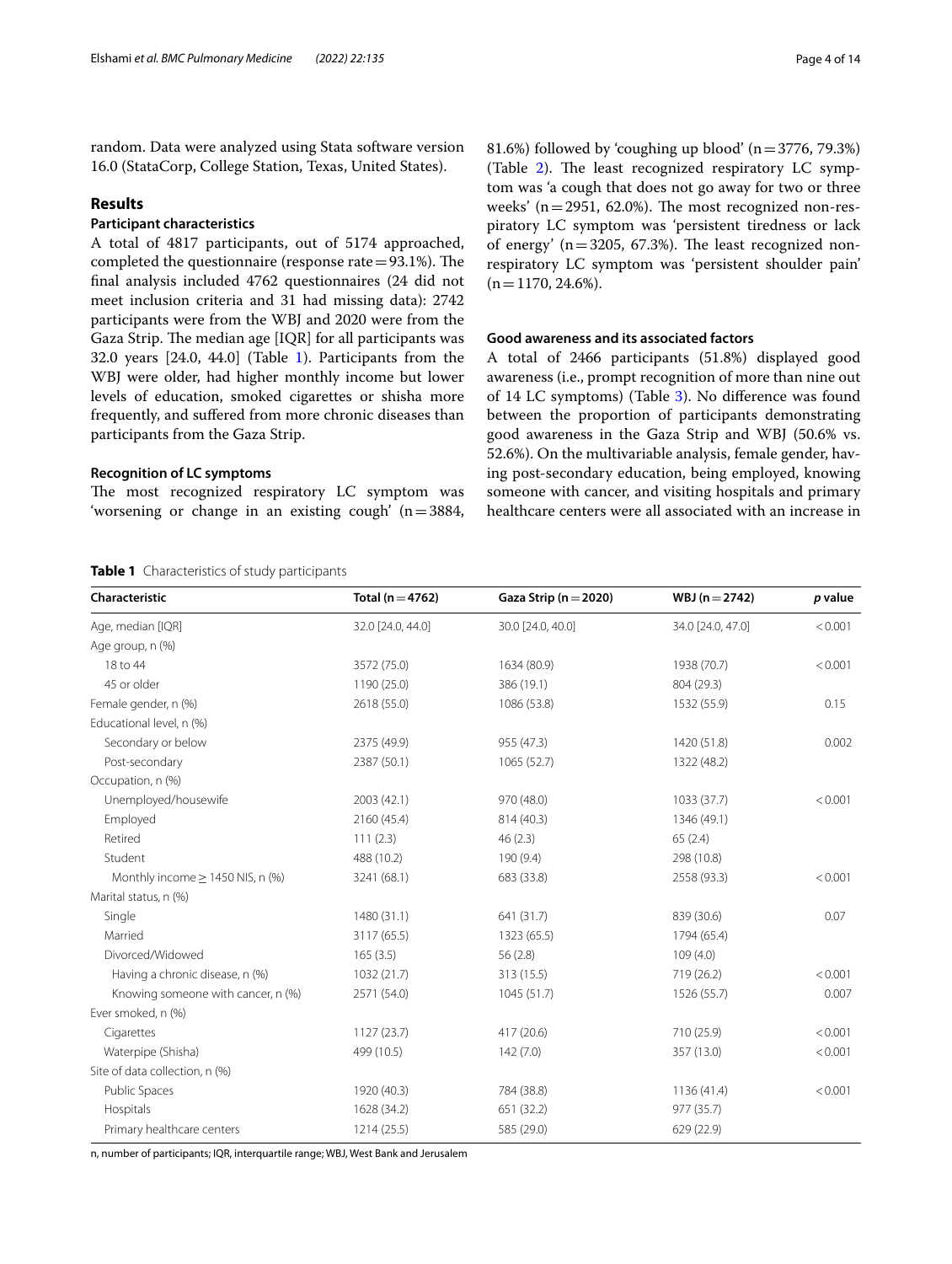## <span id="page-4-0"></span>**Table 2** Recognition of lung cancer symptoms

| Symptom                                                              | <b>Total</b><br>$(n=4762)$<br>n (%) | <b>Gaza Strip</b><br>$(n=2020)$<br>n (%) | <b>WBJ</b><br>$(n=2742)$<br>n (%) | p value |
|----------------------------------------------------------------------|-------------------------------------|------------------------------------------|-----------------------------------|---------|
| Respiratory symptoms                                                 |                                     |                                          |                                   |         |
| Worsening or change in an existing cough                             | 3884 (81.6%)                        | 1614 (80.0%)                             | 2270 (82.8%)                      | 0.011   |
| Coughing up blood                                                    | 3776 (79.3%)                        | 1536 (76.0%)                             | 2240 (81.7%)                      | < 0.001 |
| Persistent shortness of breath                                       | 3528 (74.1%)                        | 1483 (73.4%)                             | 2045 (74.6%)                      | 0.36    |
| An ache or pain when breathing                                       | 3487 (73.2%)                        | 1470 (72.8%)                             | 2017 (73.6%)                      | 0.54    |
| Persistent chest pain                                                | 3440 (72.2%)                        | 1466 (72.6%)                             | 1974 (72.0%)                      | 0.66    |
| Painful cough                                                        | 3356 (70.5%)                        | 1373 (68.0%)                             | 1983 (72.3%)                      | 0.001   |
| Persistent (3 weeks or longer) chest infection                       | 3265 (68.6%)                        | 1374 (68.0%)                             | 1891 (69.0%)                      | 0.49    |
| A cough that does not go away for two or three weeks                 | 2951 (62.0%)                        | 1193 (59.1%)                             | 1758 (64.1%)                      | < 0.001 |
| Non-respiratory symptoms                                             |                                     |                                          |                                   |         |
| Persistent tiredness or lack of energy                               | 3205 (67.3%)                        | 1400 (69.3%)                             | 1805 (65.8%)                      | 0.011   |
| Developing an unexplained loud, high-pitched sound when<br>breathing | 3040 (63.8%)                        | 1261 (62.4%)                             | 1779 (64.9%)                      | 0.082   |
| Loss of appetite                                                     | 3021 (63.4%)                        | 1311 (64.9%)                             | 1710 (62.4%)                      | 0.072   |
| Unexplained weight loss                                              | 2697 (56.6%)                        | 1114 (55.1%)                             | 1583 (57.7%)                      | 0.075   |
| Changes in the shape of fingers or nails                             | 1657 (34.8%)                        | 768 (38.0%)                              | 889 (32.4%)                       | < 0.001 |
| Persistent shoulder pain                                             | 1170 (24.6%)                        | 539 (26.7%)                              | 631 (23.0%)                       | 0.004   |

n, number of participants; WBJ, West Bank and Jerusalem

<span id="page-4-1"></span>**Table 3** awareness level of lung cancer symptoms among study participants

| Level                    | <b>Total</b><br>n (%)     | Gaza Strip<br>n (%)                     | <b>WBJ</b><br>n(%) | p-value |
|--------------------------|---------------------------|-----------------------------------------|--------------------|---------|
| Poor (0-4 symp-<br>toms) | 516 (13.0%)               | 279 (13.9%)                             | 336 (12.3%)        | 0.21    |
| Fair (5-9 symp-<br>toms) | 1,681 (35.3%) 718 (35.5%) |                                         | 963 (35.1%)        |         |
| Good (10-14<br>symptoms) |                           | 2,466 (51.7%) 1023 (50.6%) 1443 (52.6%) |                    |         |

n, number of participants, WBJ, West Bank and Jerusalem

the likelihood of having a good level of awareness of LC symptoms (Table [4](#page-5-0)).

# **Association between recognizing respiratory LC symptoms and participant characteristics**

Participants with post-secondary education were more likely than participants with lower education to recognize all respiratory LC symptoms (Table [5](#page-6-0)). In addition, participants recruited from hospitals or primary healthcare centers were more likely than participants recruited from public spaces to recognize all respiratory LC symptoms. Participants who knew someone with cancer were more likely than participants who did not to recognize all respiratory LC symptoms except 'coughing up blood' for which no associated difference was found. There was no associated diference in the likelihood to recognize all respiratory LC symptoms between smokers and non-smokers.

# **Association between recognizing non‑respiratory LC symptoms and participant characteristics**

Participants recruited from primary healthcare centers were more likely than participants recruited from public spaces to recognize all non-respiratory LC symptoms (Table  $6$ ). In addition, participants recruited from hospitals were more likely than participants recruited from public spaces to recognize all non-respiratory LC symptoms except 'changes in the shape of fngers or nails' and 'persistent shoulder pain' for which no associated differences were noticed. Participants who knew someone with cancer were more likely than participants who did not to recognize all non-respiratory LC symptoms except 'developing an unexplained loud, high-pitched sound when breathing' for which no associated diference was found. Female participants and those who completed post-secondary education were more likely to recognize three of the six non-respiratory LC symptoms. There were no associated diferences in the likelihood to recognize all non-respiratory LC symptoms between smokers and non-smokers.

# **Discussion**

More than half of the study participants (51.8%) displayed good awareness of LC symptoms. Participants from both the Gaza Strip and the WBJ had a similar likelihood to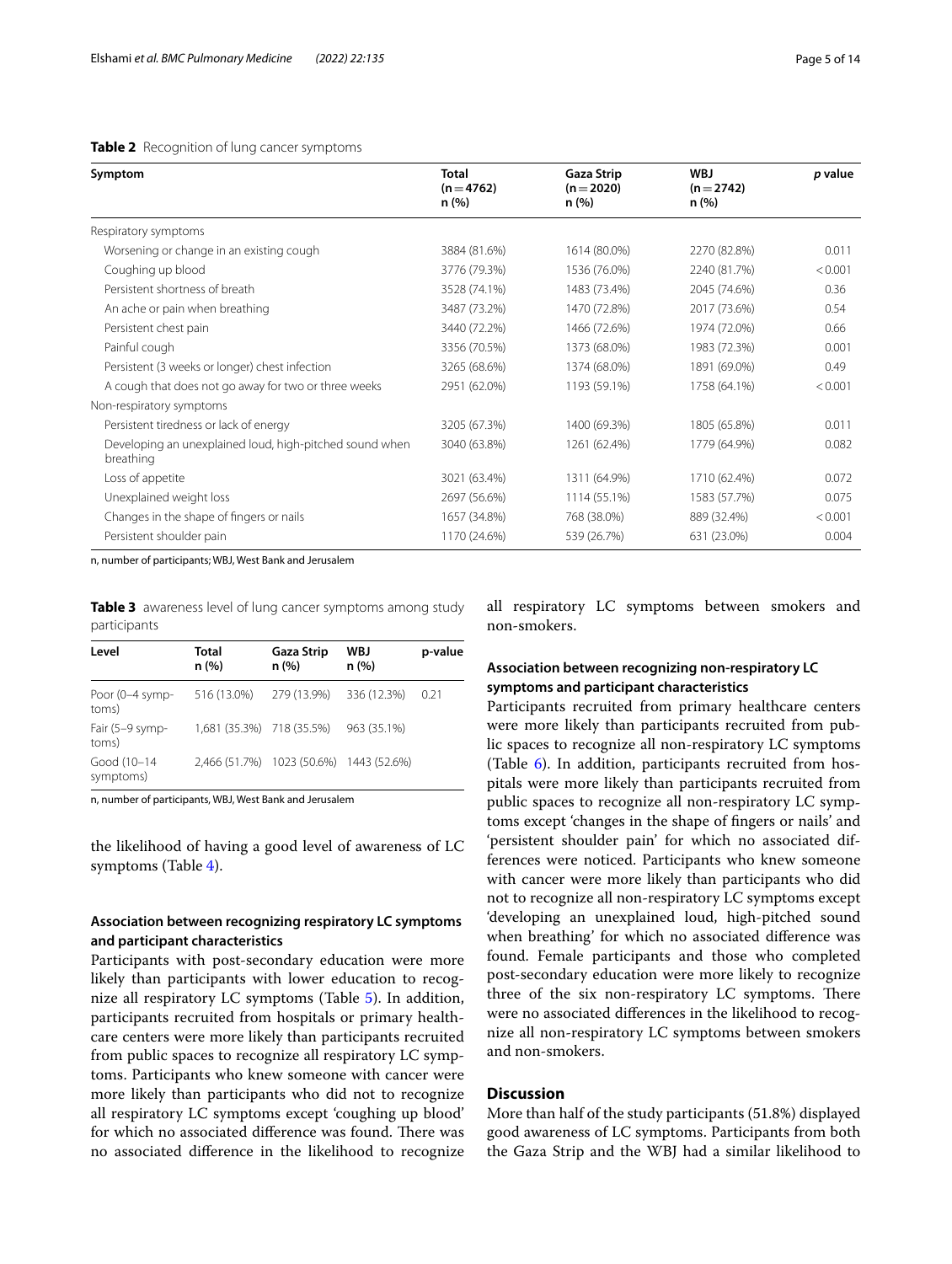<span id="page-5-0"></span>**Table 4** Bivariable and multivariable logistic regression analyzing factors associated with having a good awareness of lung cancer symptoms

| Characteristic                       | Good awareness      |         |                     |         |
|--------------------------------------|---------------------|---------|---------------------|---------|
|                                      | COR (95% CI)        | P       | AOR (95% CI)*       | P       |
| Age group                            |                     |         |                     |         |
| 18 to 44                             | Ref                 | Ref     | Ref                 | Ref     |
| 45 or older                          | $1.01(0.88 - 1.15)$ | 0.91    | $1.06(0.90 - 1.24)$ | 0.52    |
| Gender                               |                     |         |                     |         |
| Male                                 | Ref                 | Ref     | Ref                 | Ref     |
| Female                               | $1.27(1.14 - 1.43)$ | < 0.001 | $1.30(1.10 - 1.53)$ | 0.002   |
| Educational level                    |                     |         |                     |         |
| Secondary or below                   | Ref                 | Ref     | Ref                 | Ref     |
| Post-secondary                       | 1.45 (1.29-1.62)    | < 0.001 | $1.49(1.31 - 1.70)$ | < 0.001 |
| Occupation                           |                     |         |                     |         |
| Unemployed/housewife                 | Ref                 | Ref     | Ref                 | Ref     |
| Employed                             | $1.01(0.89 - 1.14)$ | 0.88    | $1.22(1.04 - 1.43)$ | 0.015   |
| Retired                              | $1.15(0.78 - 1.69)$ | 0.48    | 1.25 (0.82-1.90)    | 0.30    |
| Student                              | $1.05(0.86 - 1.28)$ | 0.64    | $1.17(0.92 - 1.48)$ | 0.21    |
| Monthly income                       |                     |         |                     |         |
| $<$ 1450 NIS                         | Ref                 | Ref     | Ref                 | Ref     |
| $\geq$ 1450 NIS                      | $1.18(1.04 - 1.33)$ | 0.010   | $1.18(1.00 - 1.40)$ | 0.052   |
| Marital status                       |                     |         |                     |         |
| Single                               | Ref                 | Ref     | Ref                 | Ref     |
| Married                              | $1.05(0.93 - 1.19)$ | 0.44    | $0.94(0.81 - 1.10)$ | 0.44    |
| Divorced/Widowed                     | $0.97(0.71 - 1.34)$ | 0.86    | $0.96(0.67 - 1.36)$ | 0.80    |
| Residency                            |                     |         |                     |         |
| Gaza Strip                           | Ref                 | Ref     | Ref                 | Ref     |
| WBJ                                  | $1.08(.97 - 1.22)$  | 0.18    | $0.99(0.85 - 1.16)$ | 0.92    |
| Having a chronic disease             |                     |         |                     |         |
| No                                   | Ref                 | Ref     | Ref                 | Ref     |
| Yes                                  | $1.01(.88 - 1.16)$  | 0.91    | $1.0 (0.85 - 1.18)$ | 0.98    |
| Knowing someone with cancer          |                     |         |                     |         |
| No                                   | Ref                 | Ref     | Ref                 | Ref     |
| Yes                                  | $1.28(1.14 - 1.43)$ | < 0.001 | $1.41(1.25 - 1.59)$ | < 0.001 |
| Ever smoked cigarettes and/or shisha |                     |         |                     |         |
| No                                   | Ref                 | Ref     | Ref                 | Ref     |
| Yes                                  | $0.84(0.74 - 0.95)$ | 0.005   | $0.94(0.80 - 1.09)$ | 0.40    |
| Site of data collection              |                     |         |                     |         |
| Public Spaces                        | Ref                 | Ref     | Ref                 | Ref     |
| Hospitals                            | 1.58 (1.38-1.80)    | < 0.001 | $1.80(1.57 - 2.07)$ | < 0.001 |
| Primary healthcare centers           | 1.90 (1.64-2.20)    | < 0.001 | $2.20(1.87 - 2.59)$ | < 0.001 |

COR = crude odds ratio, AOR = adjusted odds ratio, CI = confidence interval, WBJ = West Bank and Jerusalem

\*Adjusted for age-group, gender, educational level, occupation, monthly income, marital status, residency, having a chronic disease, knowing someone with cancer, smoking history, and site of data collection

have good awareness of LC symptoms. Factors associated with displaying good awareness included female gender, having post-secondary education, being employed, knowing someone with cancer, and visiting hospitals and primary healthcare centers. The most recognized respiratory LC symptom was 'worsening or change in an existing

cough', whereas the most recognized non-respiratory LC symptom was 'persistent tiredness or lack of energy'. The least recognized respiratory LC symptom was 'a cough that does not go away for two or three weeks', whereas the least recognized non-respiratory LC symptom was 'persistent shoulder pain'.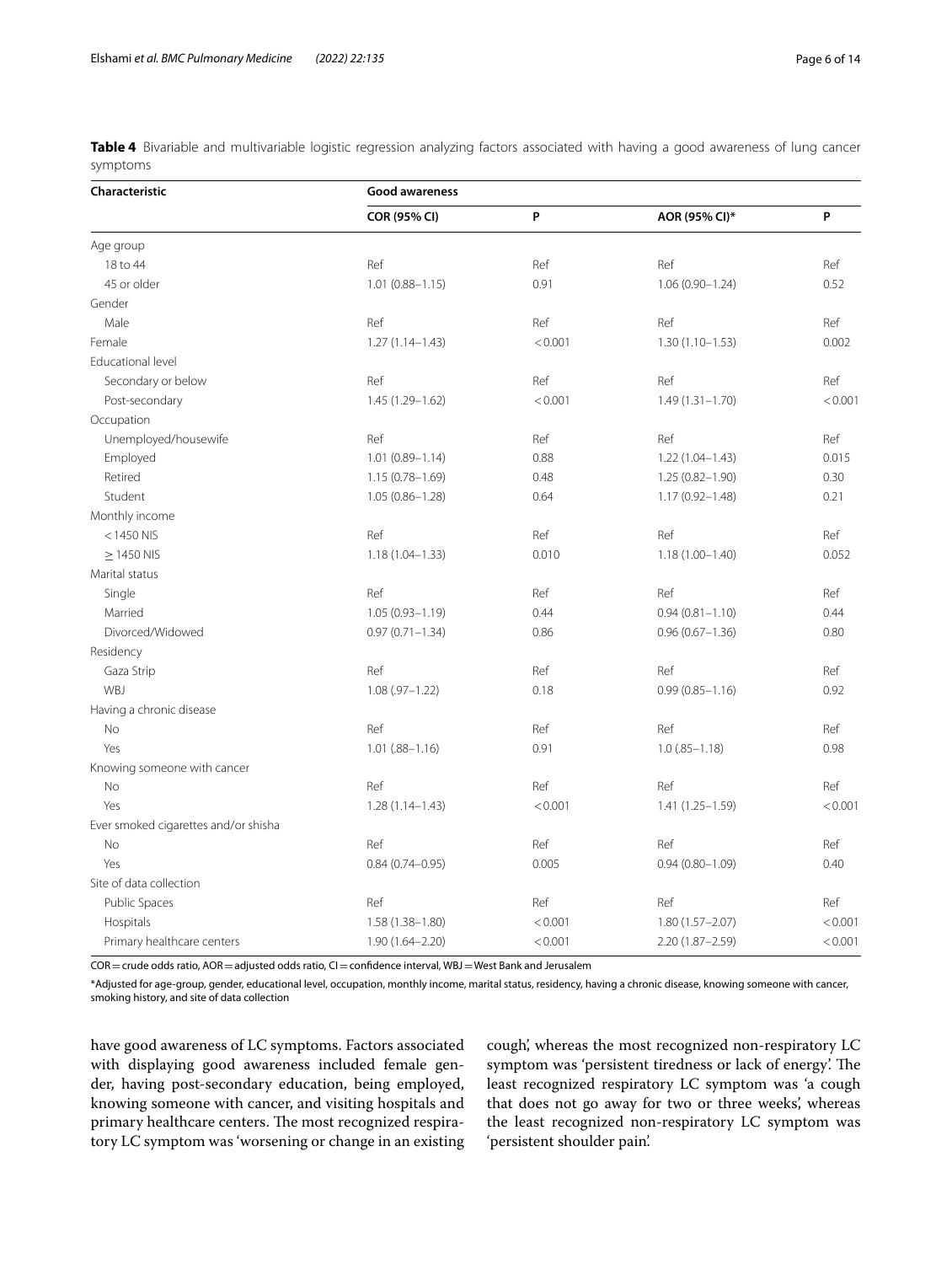| Characteristic                       | an existing cough         |         | Worsening or change in Coughing up blood |         | Persistent shortness of<br>breath                 |         | An ache or pain when<br>breathing                          |         |
|--------------------------------------|---------------------------|---------|------------------------------------------|---------|---------------------------------------------------|---------|------------------------------------------------------------|---------|
|                                      | AOR (95% CI)*             |         | p-value AOR (95% CI)*                    |         | p-value AOR (95% CI)*                             |         | p-value AOR (95% CI)*                                      | p-value |
| Age group                            |                           |         |                                          |         |                                                   |         |                                                            |         |
| 18 to 44                             | Ref                       | Ref     | Ref                                      | Ref     | Ref                                               | Ref     | Ref                                                        | Ref     |
| 45 or older                          | $0.81(0.66 - 0.99)$       | 0.041   | $0.87(0.71 - 1.06)$                      | 0.16    | $0.99(0.82 - 1.19)$                               | 0.89    | $0.86(0.72 - 1.03)$                                        | 0.09    |
| Gender                               |                           |         |                                          |         |                                                   |         |                                                            |         |
| Male                                 | Ref                       | Ref     | Ref                                      | Ref     | Ref                                               | Ref     | Ref                                                        | Ref     |
| Female                               | $1.29(1.04 - 1.61)$       | 0.021   | $1.12(0.91 - 1.37)$                      | 0.30    | $0.92(0.76 - 1.12)$                               | 0.42    | $1.16(0.96 - 1.40)$                                        | 0.12    |
| <b>Educational level</b>             |                           |         |                                          |         |                                                   |         |                                                            |         |
| Secondary or below                   | Ref                       | Ref     | Ref                                      | Ref     | Ref                                               | Ref     | Ref                                                        | Ref     |
| Above secondary                      | $1.79(1.51 - 2.11)$       | < 0.001 | $1.50(1.29 - 1.76)$                      | < 0.001 | $1.71(1.47-1.98)$                                 | < 0.001 | $1.40(1.21 - 1.61)$                                        | < 0.001 |
| Occupation                           |                           |         |                                          |         |                                                   |         |                                                            |         |
| Unemployed/housewife                 | Ref                       | Ref     | Ref                                      | Ref     | Ref                                               | Ref     | Ref                                                        | Ref     |
| Employed                             | $1.11(0.90 - 1.36)$       | 0.35    | $1.28(1.05-1.56)$                        | 0.013   | $1.12(0.93 - 1.34)$                               | 0.24    | $1.18(0.99 - 1.41)$                                        | 0.07    |
| Retired                              | $0.71(0.44 - 1.15)$       | 0.17    | $1.12(0.68 - 1.84)$                      | 0.66    | $1.22(0.74 - 1.99)$                               | 0.44    | $1.42(0.89 - 2.29)$                                        | 0.15    |
| Student                              | $1.25(0.90 - 1.75)$       | 0.19    | $1.33(0.99 - 1.80)$                      | 0.06    | $1.57(1.17 - 2.09)$                               | 0.003   | $1.32(0.99 - 1.76)$                                        | 0.05    |
| Monthly income                       |                           |         |                                          |         |                                                   |         |                                                            |         |
| $<$ 1450 NIS                         | Ref                       | Ref     | Ref                                      | Ref     | Ref                                               | Ref     | Ref                                                        | Ref     |
| $\geq$ 1450 NIS                      | $1.26(1.01 - 1.56)$       | 0.037   | 1.21 (0.99-1.48)                         | 0.06    | $1.25(1.03 - 1.51)$                               | 0.024   | $1.12(0.93 - 1.35)$                                        | 0.24    |
| Marital status                       |                           |         |                                          |         |                                                   |         |                                                            |         |
| Single                               | Ref                       | Ref     | Ref                                      | Ref     | Ref                                               | Ref     | Ref                                                        | Ref     |
|                                      | $0.85(0.70 - 1.04)$       |         | $1.06(0.88 - 1.27)$                      | 0.57    | 0.99(0.831.17)                                    |         |                                                            | 0.014   |
| Married                              |                           | 0.10    |                                          |         |                                                   | 0.88    | $0.80(0.68 - 0.96)$                                        |         |
| Divorced/Widowed                     | $0.87(0.56 - 1.36)$       | 0.55    | $1.66(1.04 - 2.64)$                      | 0.033   | $0.84(0.57 - 1.22)$                               | 0.36    | $0.83(0.57 - 1.23)$                                        | 0.36    |
| Residency                            |                           |         |                                          |         |                                                   |         |                                                            |         |
| Gaza Strip                           | Ref                       | Ref     | Ref                                      | Ref     | Ref                                               | Ref     | Ref                                                        | Ref     |
| WBJ                                  | $1.09(0.89 - 1.33)$       | 0.41    | $1.27(1.05 - 1.54)$                      | 0.015   | $0.98(0.82 - 1.17)$                               | 0.80    | $1.02(0.85 - 1.22)$                                        | 0.83    |
| Having a chronic disease             |                           |         |                                          |         |                                                   |         |                                                            |         |
| No                                   | Ref                       | Ref     | Ref                                      | Ref     | Ref                                               | Ref     | Ref                                                        | Ref     |
| Yes                                  | $1.27(1.03 - 1.57)$       | 0.026   | $1.10(0.90 - 1.34)$                      | 0.36    | $0.92(0.77 - 1.11)$                               | 0.39    | $0.87(0.73 - 1.04)$                                        | 0.13    |
| Knowing someone with cancer          |                           |         |                                          |         |                                                   |         |                                                            |         |
| No                                   | Ref                       | Ref     | Ref                                      | Ref     | Ref                                               | Ref     | Ref                                                        | Ref     |
| Yes                                  | $1.26(1.08 - 1.47)$       | 0.003   | $1.07(0.92 - 1.23)$                      | 0.38    | $1.40(1.22 - 1.60)$                               | < 0.001 | $1.43(1.25 - 1.64)$                                        | < 0.001 |
| Ever smoked cigarettes and/or shisha |                           |         |                                          |         |                                                   |         |                                                            |         |
| No                                   | Ref                       | Ref     | Ref                                      | Ref     | Ref                                               | Ref     | Ref                                                        | Ref     |
| Yes                                  | $0.93(0.77 - 1.14)$       | 0.50    | $0.97(0.80 - 1.18)$                      | 0.79    | $0.90(0.75 - 1.07)$                               | 0.23    | $0.96(0.80 - 1.14)$                                        | 0.64    |
| Site of data collection              |                           |         |                                          |         |                                                   |         |                                                            |         |
| Public Spaces                        | Ref                       | Ref     | Ref                                      | Ref     | Ref                                               | Ref     | Ref                                                        | Ref     |
| Hospitals                            | $1.45(1.22 - 1.73)$       | < 0.001 | $1.36(1.15 - 1.61)$                      | < 0.001 | $1.69(1.45 - 1.99)$                               | < 0.001 | $1.73(1.48 - 2.02)$                                        | < 0.001 |
| Primary healthcare centers           | $1.69(1.37-2.09) < 0.001$ |         | $1.56(1.28 - 1.90)$                      | < 0.001 | 2.03 (1.68–2.44)                                  | < 0.001 | $2.10(1.75 - 2.53)$                                        | < 0.001 |
| Characteristic                       | Persistent chest pain     |         | Painful cough                            |         | Persistent (3 weeks or<br>longer) chest infection |         | A cough that does not<br>go away for two or<br>three weeks |         |
|                                      | AOR (95% CI)*             |         | p-value $AOR(95\% CI)^*$                 |         | p-value $AOR(95\% CI)^*$                          |         | p-value AOR (95% CI)*                                      | p-value |
| Age group                            |                           |         |                                          |         |                                                   |         |                                                            |         |
| 18 to 44                             | Ref                       | Ref     | Ref                                      | Ref     | Ref                                               | Ref     | Ref                                                        | Ref     |
| 45 or older                          | $1.12(0.93 - 1.34)$       | 0.23    | $0.96(0.81 - 1.15)$                      | 0.67    | $1.07(0.90 - 1.27)$                               | 0.48    | $1.09(0.92 - 1.29)$                                        | 0.31    |
| Gender                               |                           |         |                                          |         |                                                   |         |                                                            |         |
| Male                                 | Ref                       | Ref     | Ref                                      | Ref     | Ref                                               | Ref     | Ref                                                        | Ref     |
| Female                               | $0.96(0.79 - 1.15) 0.63$  |         | $1.12(0.93 - 1.34)$                      | 0.24    | $1.08(0.90 - 1.30)$ 0.4                           |         | $1.19(1.00 - 1.41)$                                        | 0.051   |

# <span id="page-6-0"></span>**Table 5** Multivariable logistic regression analyzing factors associated with the recognition of respiratory symptoms of lung cancer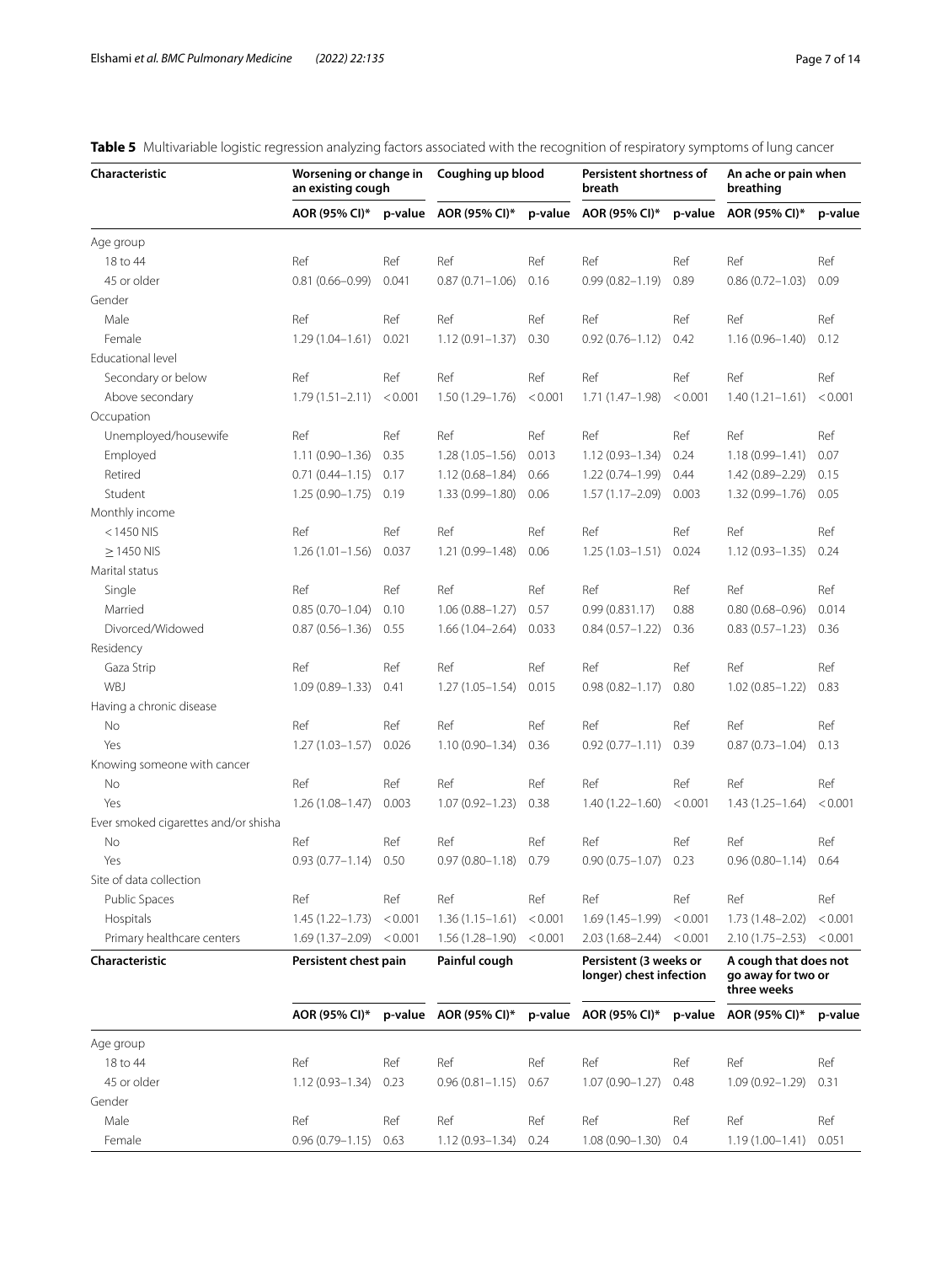Site of data collection

| Characteristic                       | Persistent chest pain |         | Painful cough         |         | Persistent (3 weeks or<br>longer) chest infection |         | A cough that does not<br>go away for two or<br>three weeks |         |
|--------------------------------------|-----------------------|---------|-----------------------|---------|---------------------------------------------------|---------|------------------------------------------------------------|---------|
|                                      | AOR (95% CI)*         |         | p-value AOR (95% CI)* |         | p-value AOR (95% CI)*                             |         | p-value AOR (95% CI)*                                      | p-value |
| Educational level                    |                       |         |                       |         |                                                   |         |                                                            |         |
| Secondary or below                   | Ref                   | Ref     | Ref                   | Ref     | Ref                                               | Ref     | Ref                                                        | Ref     |
| Above secondary                      | $1.27(1.10-1.47)$     | 0.001   | $1.49(1.29 - 1.71)$   | < 0.001 | $1.54(1.34 - 1.76)$                               | < 0.001 | 1.48 (1.29-1.69)                                           | < 0.001 |
| Occupation                           |                       |         |                       |         |                                                   |         |                                                            |         |
| Unemployed/housewife                 | Ref                   | Ref     | Ref                   | Ref     | Ref                                               | Ref     | Ref                                                        | Ref     |
| Employed                             | $1.12(0.94 - 1.34)$   | 0.21    | $1.10(0.93 - 1.31)$   | 0.28    | 1.17 (0.99-1.39)                                  | 0.07    | $1.25(1.06 - 1.47)$                                        | 0.007   |
| Retired                              | $1.22(0.76 - 1.98)$   | 0.41    | $0.98(0.63 - 1.54)$   | 0.94    | $1.11(0.71 - 1.73)$                               | 0.66    | $1.13(0.74 - 1.73)$                                        | 0.58    |
| Student                              | $1.42(1.08 - 1.87)$   | 0.021   | $1.36(1.03 - 1.79)$   | 0.029   | $1.21(0.93 - 1.58)$                               | 0.15    | $1.32(1.03 - 1.69)$                                        | 0.031   |
| Monthly income                       |                       |         |                       |         |                                                   |         |                                                            |         |
| $<$ 1450 NIS                         | Ref                   | Ref     | Ref                   | Ref     | Ref                                               | Ref     | Ref                                                        | Ref     |
| $>1450$ NIS                          | $1.20(0.99 - 1.44)$   | 0.06    | $1.22(1.02 - 1.46)$   | 0.034   | $1.20(1.00 - 1.43)$                               | 0.051   | $1.18(1.00 - 1.40)$                                        | 0.06    |
| Marital status                       |                       |         |                       |         |                                                   |         |                                                            |         |
| Single                               | Ref                   | Ref     | Ref                   | Ref     | Ref                                               | Ref     | Ref                                                        | Ref     |
| Married                              | $0.86(0.73 - 1.02)$   | 0.08    | $0.82(0.70 - 0.97)$   | 0.023   | $0.88(0.75 - 1.04)$                               | 0.13    | $0.85(0.72 - 0.99)$                                        | 0.036   |
| Divorced/Widowed                     | $0.87(0.59 - 1.27)$   | 0.46    | $0.83(0.57 - 1.22)$   | 0.35    | $0.64(0.44 - 0.92)$                               | 0.015   | $0.84(0.59 - 1.20)$                                        | 0.34    |
| Residency                            |                       |         |                       |         |                                                   |         |                                                            |         |
| Gaza Strip                           | Ref                   | Ref     | Ref                   | Ref     | Ref                                               | Ref     | Ref                                                        | Ref     |
| WBJ                                  | $0.88(0.74 - 1.05)$   | 0.15    | $1.13(0.95 - 1.34)$   | 0.17    | $0.97(0.82 - 1.15)$                               | 0.70    | $1.13(0.96 - 1.33)$                                        | 0.14    |
| Having a chronic disease             |                       |         |                       |         |                                                   |         |                                                            |         |
| <b>No</b>                            | Ref                   | Ref     | Ref                   | Ref     | Ref                                               | Ref     | Ref                                                        | Ref     |
| Yes                                  | $0.96(0.80 - 1.15)$   | 0.66    | $1.01(0.85 - 1.21)$   | 0.92    | $0.93(0.78 - 1.11)$                               | 0.43    | $0.99(0.84 - 1.17)$                                        | 0.90    |
| Knowing someone with cancer          |                       |         |                       |         |                                                   |         |                                                            |         |
| No                                   | Ref                   | Ref     | Ref                   | Ref     | Ref                                               | Ref     | Ref                                                        | Ref     |
| Yes                                  | $1.42(1.24 - 1.62)$   | < 0.001 | $1.36(1.20 - 1.55)$   | < 0.001 | $1.22(1.07 - 1.38)$                               | 0.003   | $1.16(1.03 - 1.31)$                                        | 0.017   |
| Ever smoked cigarettes and/or shisha |                       |         |                       |         |                                                   |         |                                                            |         |

AOR = adjusted odds ratio, CI = confidence interval, WBJ = West Bank and Jerusalem

\*Adjusted for age-group, gender, educational level, occupation, monthly income, marital status, residency, having a chronic disease, knowing someone with cancer, smoking history, and site of data collection

No Ref Ref Ref Ref Ref Ref Ref Ref Yes 0.95 (0.80–1.13) 0.54 0.96 (0.81–1.14) 0.66 0.89 (0.76–1.06) 0.19 0.94 (0.80–1.11) 0.46

Public Spaces Ref Ref Ref Ref Ref Ref Ref Ref Hospitals 1.65 (1.42–1.93) <0.001 1.85 (1.58–2.15) <0.001 1.78 (1.54–2.07) <0.001 1.65 (1.43–1.90) <0.001 Primary healthcare centers 2.07 (1.72–2.48) <0.001 2.09 (1.75–2.49) <0.001 1.79 (1.50–2.12) <0.001 1.70 (1.44–2.01) <0.001

Good awareness of LC symptoms was shown to be associated with a shorter time to seek medical advice, which can facilitate diagnosis of LC at early stages  $[15–17, 35]$  $[15–17, 35]$  $[15–17, 35]$  $[15–17, 35]$  $[15–17, 35]$ . Therefore, the determination of the public awareness of LC symptoms is crucial to identify the knowledge gap that needs to be addressed by educational interventions. This study assessed LC symptoms awareness among Palestinians to provide a baseline that can help in designing future educational interventions. Such interventions are of special importance in low-resource settings such as Palestine; given the shortage of diagnosis and treatment modalities [[38\]](#page-13-12).

# **Awareness of LC symptoms**

The results of this study indicate that there is room for improving the public awareness of LC symptoms in Palestine. Suboptimal levels of knowledge of LC symptoms were also found in Australia, Nigeria and the United Kingdom  $[11, 36, 37]$  $[11, 36, 37]$  $[11, 36, 37]$  $[11, 36, 37]$  $[11, 36, 37]$  $[11, 36, 37]$  $[11, 36, 37]$ . This may highlight the crucial need for standardized educational interventions to raise public awareness of LC symptoms by world health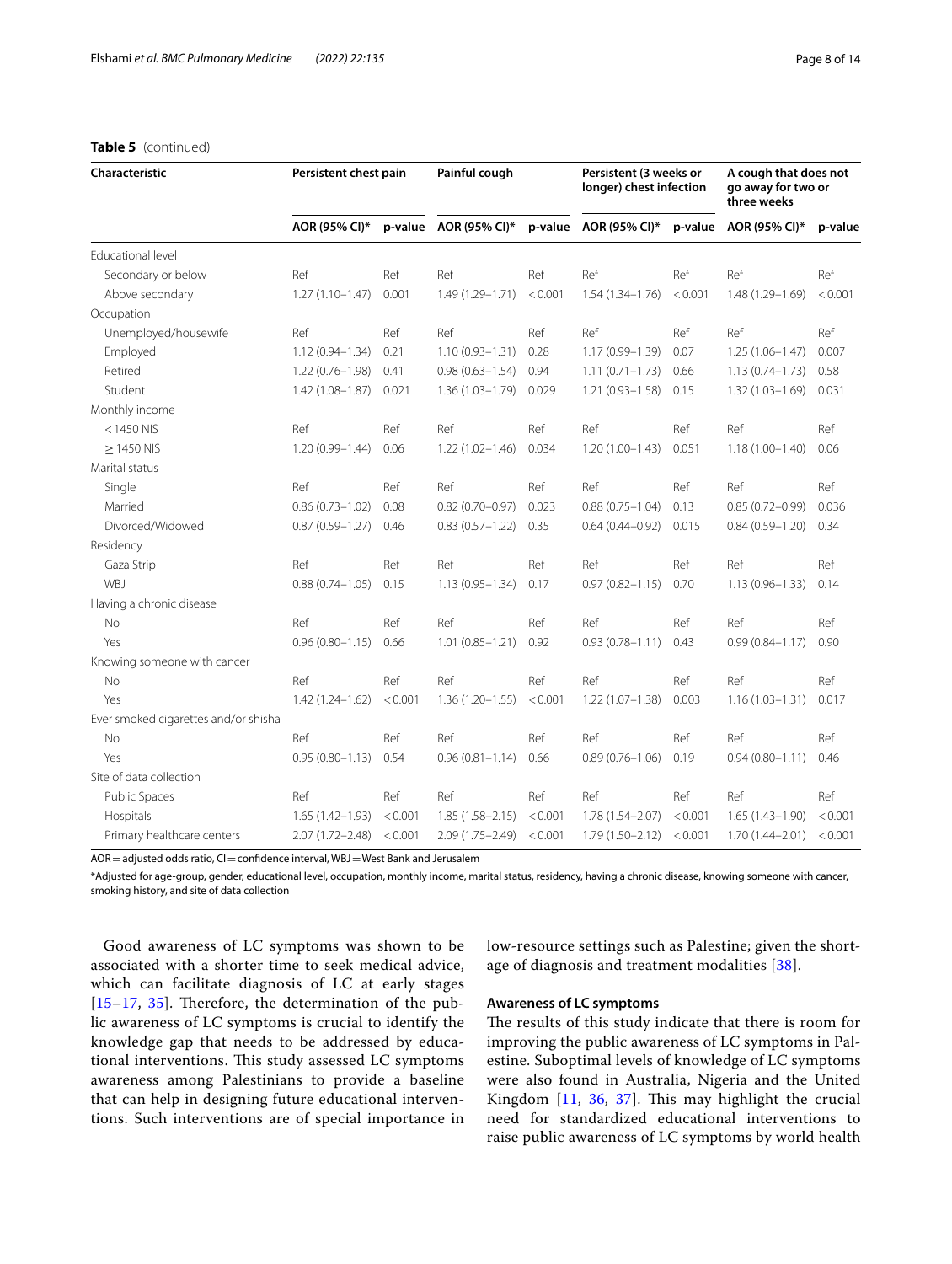<span id="page-8-0"></span>

| ۱<br>J<br>ί<br>j<br>¢<br>5                                                                                                                  |
|---------------------------------------------------------------------------------------------------------------------------------------------|
| j<br>۱                                                                                                                                      |
| ŗ<br>i                                                                                                                                      |
| i<br>١<br>į<br>l<br>į<br>Ē                                                                                                                  |
| i                                                                                                                                           |
| ś<br>j<br>r<br>7<br>゚゚<br>l<br>ļ<br>J<br>)<br>֧֧֦֧ׅ֧֦֧֛֧֧ׅ֧֧֛֛֛֛֚֚֚֚֚֚֚֚֚֚֚֚֚֜֝֓֜֜֓֜֝֜֜֜֜֜֜֜                                                |
| Ó<br>$\ddot{\phantom{0}}$<br>l<br>$\overline{\phantom{a}}$<br>ı<br>j<br>١                                                                   |
| I<br>ï<br>Ē<br>I                                                                                                                            |
| i<br>i<br>j<br>)<br>)<br>ĭ<br>¢                                                                                                             |
| )<br>$\overline{\phantom{a}}$<br>s<br>i<br>ī<br>I                                                                                           |
| $\frac{1}{2}$<br>š<br>:                                                                                                                     |
|                                                                                                                                             |
| .<br>.<br>.<br>į<br>5<br>i<br>ī<br>i<br>ï                                                                                                   |
| č<br>ċ                                                                                                                                      |
| ĉ<br>ï<br>ŗ                                                                                                                                 |
| ֚֘֝֕<br>)<br>Ç<br>ŕ<br>ׅ֚֡֡֡֡֡֡֝<br>Į                                                                                                       |
| $\overline{1}$<br>i<br>١<br>S<br>d<br>ţ                                                                                                     |
| $\overline{\phantom{a}}$<br>١<br>,<br>t<br>i<br>֦<br>١<br>くろく<br>l<br>j<br>j<br>֖֖֖ׅ֪֪ׅ֦֖֧֪ׅ֖֧֪֪֪ׅ֖֧֚֚֚֚֚֚֚֚֚֚֚֚֚֚֚֚֚֚֚֚֚֚֚֚֚֚֚֚֚֡֝֝֝֝֝֝֝֞֝ |
| ŕ<br>j<br>1<br>ï<br>i<br>i<br>١<br>Ì                                                                                                        |
| Ó<br>$\overline{ }$<br>J<br>l                                                                                                               |
| ļ<br>į<br>$\frac{2}{5}$<br>ć<br>i<br>5<br>Ó                                                                                                 |
| i <sub>4</sub><br>ć                                                                                                                         |
| c<br>J                                                                                                                                      |
| $\frac{1}{2}$                                                                                                                               |

| Characteristic                                                                                                                                                    | Persistent tiredness or<br>lack of energy |                              | high-pitched sound<br>unexplained loud,<br>when breathing<br>Developing an |         | Loss of appetite    |         | Unexplained weight<br>loss |         | Changes in the shape<br>of fingers or nails   |         | Persistent shoulder<br>pain |         |
|-------------------------------------------------------------------------------------------------------------------------------------------------------------------|-------------------------------------------|------------------------------|----------------------------------------------------------------------------|---------|---------------------|---------|----------------------------|---------|-----------------------------------------------|---------|-----------------------------|---------|
|                                                                                                                                                                   | AOR (95% CI)*                             | $\pmb{\mathsf{w}}$<br>p-valu | AOR (95% CI)*                                                              | p-value | AOR (95% CI)*       | p-value | AOR (95% CI)*              | p-value | AOR (95% CI)*                                 | p-value | AOR (95% CI)*               | p-value |
| Age group                                                                                                                                                         |                                           |                              |                                                                            |         |                     |         |                            |         |                                               |         |                             |         |
| 18 to 44                                                                                                                                                          | Ref                                       | Ref                          | Ref                                                                        | Ref     | Ref                 | Ref     | Ref                        | Ref     | Ref                                           | Ref     | Ref                         | Ref     |
| 45 or older                                                                                                                                                       | $0.98(0.82 - 1.16)$                       | 0.77                         | $0.98(0.83 - 1.17)$                                                        | 0.86    | $0.96(0.81 - 1.13)$ | 0.60    | $1.28(1.08 - 1.51)$        | 0.004   | $1.07(0.90 - 1.27)$                           | 0.43    | $1.22(1.01 - 1.47)$         | 0.036   |
| Gender                                                                                                                                                            |                                           |                              |                                                                            |         |                     |         |                            |         |                                               |         |                             |         |
| Male                                                                                                                                                              | Ref                                       | Ref                          | Ref                                                                        | Ref     | Ref                 | Ref     | Ref                        | Ref     | Ref                                           | Ref     | Ref                         | Ref     |
| Female                                                                                                                                                            | $1.06(0.89 - 1.27)$                       | 0.50                         | $1.23(1.04 - 1.47)$                                                        | 0.018   | 1.09 (0.92-1.29)    | 0.33    | $1.30(1.10 - 1.54)$        | 0.002   | $\widetilde{\mathcal{Z}}$<br>$1.11(0.94 - 1)$ | 0.23    | $1.43(1.18 - 1.74)$         | < 0.001 |
| Educational level                                                                                                                                                 |                                           |                              |                                                                            |         |                     |         |                            |         |                                               |         |                             |         |
| Secondary or below                                                                                                                                                | Ref                                       | Ref                          | Ref                                                                        | Ref     | Ref                 | Ref     | Ref                        | Ref     | Ref                                           | Ref     | Ref                         | Ref     |
| Above secondary                                                                                                                                                   | $1.41(1.23 - 1.62)$                       | 0.001                        | $1.31(1.15 - 1.50)$                                                        | < 0.001 | $1.12(0.98 - 1.27)$ | 0.12    | $1.23(1.08 - 1.40)$        | 0.002   | $0.88(0.77 - 1.01)$                           | 0.07    | $1.08(0.93 - 1.26)$         | 0.33    |
| Occupation                                                                                                                                                        |                                           |                              |                                                                            |         |                     |         |                            |         |                                               |         |                             |         |
| Unemployed/housewife                                                                                                                                              | Ref                                       | Ref                          | Ref                                                                        | Ref     | Ref                 | Ref     | Ref                        | Ref     | Ref                                           | Ref     | Ref                         | Ref     |
| Employed                                                                                                                                                          | $1.13(0.96 - 1.34)$                       | 0.15                         | $1.20(1.02 - 1.42)$                                                        | 0.031   | 0.92 (0.78-1.08)    | 0.32    | $1.24(1.06 - 1.46)$        | 0.007   | $0.97(0.82 - 1.14)$                           | 0.70    | $1.07(0.89 - 1.28)$         | 0.48    |
| Retired                                                                                                                                                           | 1.26 (0.80-1.98)                          | 0.32                         | $0.99(0.65 - 1.50)$                                                        | 0.94    | $1.08(0.70 - 1.66)$ | 0.75    | $1.09(0.72 - 1.67)$        | 0.68    | $0.83(0.53 - 1.28)$                           | 0.40    | $0.85(0.52 - 1.39)$         | 0.51    |
| Student                                                                                                                                                           | 1.31 (1.01-1.69)                          | 0.043                        | $1.20(0.93 - 1.54)$                                                        | 0.16    | 1.01 (0.79-1.29)    | 0.92    | $1.09(0.86 - 1.38)$        | 0.48    | 1.18 (0.92-1.50)                              | 0.20    | $1.04(0.79 - 1.37)$         | 0.77    |
| Monthly income                                                                                                                                                    |                                           |                              |                                                                            |         |                     |         |                            |         |                                               |         |                             |         |
| $< 1450$ NIS                                                                                                                                                      | Ref                                       | Ref                          | Ref                                                                        | Ref     | Ref                 | Ref     | Ref                        | Ref     | Ref                                           | Ref     | Ref                         | Ref     |
| $\geq$ 1450 NIS                                                                                                                                                   | $1.07(0.89 - 1.28)$                       | 0.46                         | $1.03(0.86 - 1.22)$                                                        | 0.77    | $1.00(0.84 - 1.19)$ | 0.97    | 1.09 (0.92-1.29)           | 0.31    | $0.84(0.71 - 1.00)$                           | 0.048   | $1.25(1.04 - 1.52)$         | 0.02    |
| Marital status                                                                                                                                                    |                                           |                              |                                                                            |         |                     |         |                            |         |                                               |         |                             |         |
| Single                                                                                                                                                            | Ref                                       | Ref                          | Ref                                                                        | Ref     | Ref                 | Ref     | Ref                        | Ref     | Ref                                           | Ref     | Ref                         | Ref     |
| Married                                                                                                                                                           | 1.01 (0.86-1.19)                          | 0.91                         | 0.89 (0.76-1.04)                                                           | 0.13    | $1.18(1.01 - 1.38)$ | 0.034   | $1.15(99 - 1.34)$          | 0.06    | $1.02(0.87 - 1.19)$                           | 0.85    | $0.87(0.73 - 1.04)$         | 0.13    |
| Divorced/Widowed                                                                                                                                                  | $0.87(0.61 - 1.26)$                       | 0.47                         | $1.15(0.79 - 1.67)$                                                        | 0.48    | $1.17(81 - 1.68)$   | 0.40    | $1.03(0.72 - 1.46)$        | 0.89    | $0.89(0.62 - 1.29)$                           | 0.54    | $1.00(68 - 1.48)$           | 1.00    |
| esidency                                                                                                                                                          |                                           |                              |                                                                            |         |                     |         |                            |         |                                               |         |                             |         |
| Gaza Strip                                                                                                                                                        | Ref                                       | Ref                          | Ref                                                                        | Ref     | Ref                 | Ref     | Ref                        | Ref     | Ref                                           | Ref     | Ref                         | Ref     |
| WBJ                                                                                                                                                               | $0.83(0.70 - 0.98)$                       | 0.032                        | $1.12(0.95 - 1.32)$                                                        | 0.17    | $0.91(0.78 - 1.07)$ | 0.27    | $1.02(0.87 - 1.19)$        | 0.81    | $0.86(0.73 - 1.01)$                           | 0.06    | $(0.59 - 0.85)$<br>0.71     | < 0.001 |
| Having a chronic disease                                                                                                                                          |                                           |                              |                                                                            |         |                     |         |                            |         |                                               |         |                             |         |
| $\frac{1}{2}$                                                                                                                                                     | Ref                                       | Ref                          | Ref                                                                        | Ref     | Ref                 | Ref     | Ref                        | Ref     | Ref                                           | Ref     | Ref                         | Ref     |
| Yes                                                                                                                                                               | $0.98(0.82 - 1.16)$                       | 0.81                         | $1.00(0.84 - 1.18)$                                                        | 0.98    | 0.92 (0.781.09)     | 0.35    | $0.98(0.83 - 1.15)$        | 0.79    | $0.99(0.83 - 1.17)$                           | 0.88    | $1.23(1.03 - 1.48)$         | 0.026   |
| <nowing cancer<="" someone="" td="" with=""><td></td><td></td><td></td><td></td><td></td><td></td><td></td><td></td><td></td><td></td><td></td><td></td></nowing> |                                           |                              |                                                                            |         |                     |         |                            |         |                                               |         |                             |         |
| $\frac{1}{2}$                                                                                                                                                     | Ref                                       | Ref                          | Ref                                                                        | Ref     | Ref                 | Ref     | Ref                        | Ref     | Ref                                           | Ref     | Ref                         | Ref     |
| Yes                                                                                                                                                               | 1.55 (1.37-1.76) < 0.001                  |                              | $1.06(0.94 - 1.20)$                                                        | 0.35    | 1.59 (1.40-1.79)    | 0.001   | $1.44(1.28 - 1.63)$        | 0.001   | $1.42(1.26 - 1.61)$                           | < 0.001 | $1.15(1.00 - 1.32)$         | 0.043   |
| Ever smoked cigarettes and/or<br>shisha                                                                                                                           |                                           |                              |                                                                            |         |                     |         |                            |         |                                               |         |                             |         |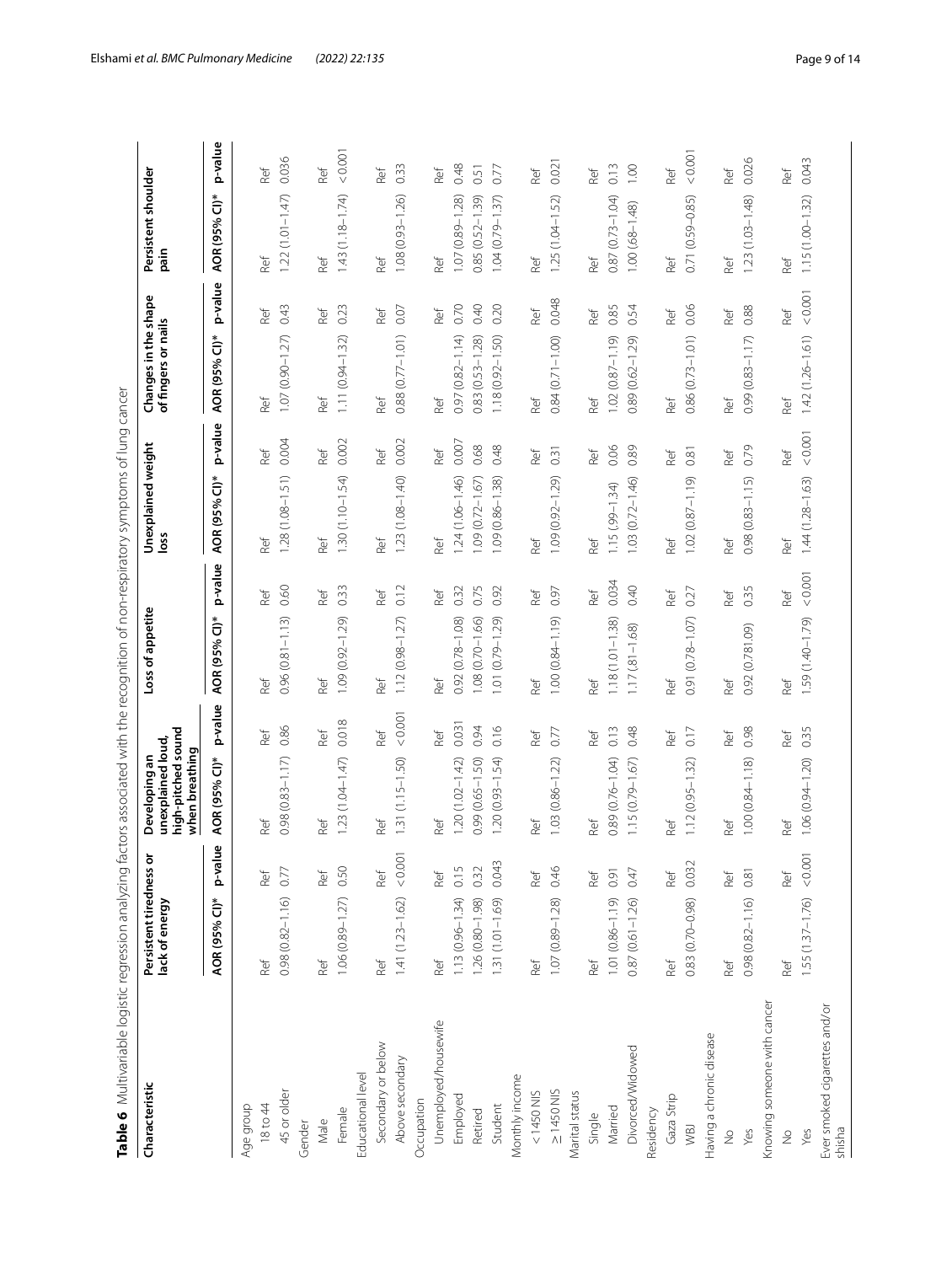| Characteristic                                                                                                                                                                                                                                                                                       | Persistent tiredness or<br>lack of energy |     | high-pitched sound<br>unexplained loud,<br>when breathing<br>Developing an |     | Loss of appetite                                        |     | Unexplained weight<br>loss                                                                                    |     | Changes in the shape<br>of fingers or nails       |     | Persistent shoulder<br>pain |     |
|------------------------------------------------------------------------------------------------------------------------------------------------------------------------------------------------------------------------------------------------------------------------------------------------------|-------------------------------------------|-----|----------------------------------------------------------------------------|-----|---------------------------------------------------------|-----|---------------------------------------------------------------------------------------------------------------|-----|---------------------------------------------------|-----|-----------------------------|-----|
|                                                                                                                                                                                                                                                                                                      | AOR (95% CI)* p-value                     |     |                                                                            |     |                                                         |     | AOR (95% Cl)* p-value AOR (95% Cl)* p-value AOR (95% Cl)* p-value AOR (95% Cl)* p-value AOR (95% Cl)* p-value |     |                                                   |     |                             |     |
| $\frac{1}{2}$                                                                                                                                                                                                                                                                                        | Ref                                       | Ref | Ref                                                                        | Ref | Ref                                                     | Ref | Ref                                                                                                           | Ref | Ref                                               | Ref | Ref                         | Ref |
| Yes                                                                                                                                                                                                                                                                                                  | $0.92(0.78 - 1.09)$ 0.32                  |     | $0.91(0.77 - 1.07)$ 0.24                                                   |     | $1.01(0.86 - 1.18)$ 0.95                                |     | $1.02(0.87 - 1.19)$ 0.80                                                                                      |     | $0.89(0.75 - 1.04)$ 0.15                          |     | $0.88(0.72 - 1.06)$ 0.17    |     |
| Site of data collection                                                                                                                                                                                                                                                                              |                                           |     |                                                                            |     |                                                         |     |                                                                                                               |     |                                                   |     |                             |     |
| Public Spaces                                                                                                                                                                                                                                                                                        | Ref                                       | Ref | Ref                                                                        | Ref | Ref                                                     | Ref | Ref                                                                                                           | Ref | Ref                                               | Ref | Ref                         | Ref |
| Hospitals                                                                                                                                                                                                                                                                                            | $1.64(1.42 - 1.90) < 0.001$               |     |                                                                            |     | 1.93 $(1.67 - 2.23)$ < 0.001 1.22 $(1.06 - 1.41)$ 0.005 |     |                                                                                                               |     | $1.49(1.30-1.72) < 0.001$ 1.08 $(0.94-1.25)$ 0.23 |     | $1.03(0.87 - 1.22)$ 0.71    |     |
| Primary healthcare                                                                                                                                                                                                                                                                                   | $1.93(1.62 - 2.29) < 0.001$               |     |                                                                            |     |                                                         |     | ォCO(821-7600 801 10000 ∨(902-841) #Z1 1000) (tra l-751 b 91 1 1000 0 > (Ser2-891) 861                         |     |                                                   |     | $1.85(1.55-2.21) < 0.001$   |     |
| *Adjusted for age-group, gender, educational level, occupation, monthly income, marital status, residency, having a chronic disease, knowing someone with cancer, smoking history, and site of data collection<br>AOR = adjusted odds ratio, CI = confidence interval, WBJ = West Bank and Jerusalem |                                           |     |                                                                            |     |                                                         |     |                                                                                                               |     |                                                   |     |                             |     |

Elshami *et al. BMC Pulmonary Medicine (2022) 22:135* Page 10 of 14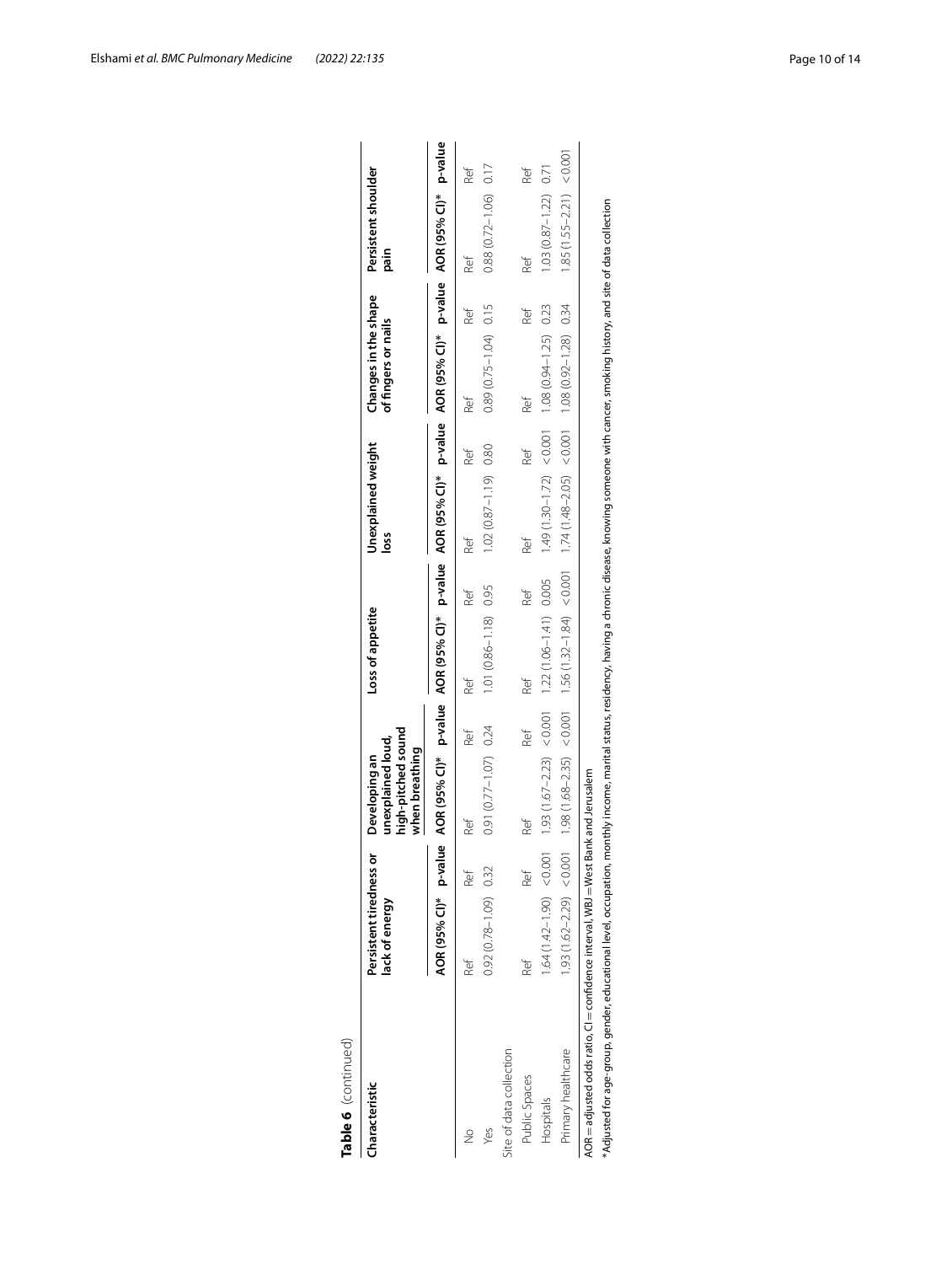authorities particularly as LC is a major contributor to the global burden of cancer-related morbidity and mortality [[2](#page-12-1)].

The proportion of Palestinians who displayed good levels of awareness of LC symptoms (51.8%) was higher than the proportion who was aware of cervical (27.4%) and ovarian cancer symptoms  $(17.4%)$   $[22–24]$  $[22–24]$  $[22–24]$  $[22–24]$ . This might reflect greater familiarity with respiratory symptoms than with those related to gynecological cancers. The public might feel less embarrassed to read or discuss respiratory symptoms they might experience compared to reading or discussing symptoms related to gynecological cancers. In addition, topics related to gynecological health would be of greater interest to women only, while LC would be a subject of interest to both men and women. A further contributing factor to the higher awareness of LC symptoms could be the high prevalence of smoking in Palestine especially among men [\[18\]](#page-12-16). It is possible that the public is well aware of smoking as a risk factor for LC, therefore, there could be more interest to read more about LC than other cancers. Interestingly, women in this study were more likely than men to have good knowledge of LC symptoms. Women, especially these who are nonsmokers, are more susceptible to develop LC [[39\]](#page-13-14). Palestinian women might be aware of this, which could drive them to improve their health literacy about LC. Further studies are needed to assess the recognition of LC risk factors and to examine the diferences in awareness between smokers and non-smokers as well as between men and women.

In this study, 'a cough that does not go away for two or three weeks' was the least recognized respiratory symptom of LC, which is similar to fndings of another study conducted in the United Kingdom [\[11\]](#page-12-10). It could be that participants might have related the presence of persistent cough to reasons other than LC, such as benign lung diseases (e.g., chronic obstructive pulmonary disease) or smoking [\[40](#page-13-15), [41\]](#page-13-16). Conversely, 'coughing up blood' was one of the most recognized respiratory symptoms similar to fndings of other studies from Australia, Nigeria and Canada [\[36](#page-13-13), [37](#page-13-11), [42](#page-13-17)]. Previous studies from Palestine showed that participants were more able to recognize cancer symptoms if they were associated with bleeding [[22,](#page-12-19) [25](#page-13-5), [26](#page-13-18)]. Forbes and colleagues found that patients with bleeding symptoms had a higher likelihood of seeking medical advice earlier than patients who did not complain of bleeding symptoms [[43\]](#page-13-19).

Similar to a study conducted in the United Kingdom [[11\]](#page-12-10), the two least recognized non-respiratory symptoms of LC in this study were 'persistent shoulder pain' and 'changes in the shape of fngers or nails'. Future educational interventions should focus more on the difering nature of LC symptoms with the emphasis that these symptoms can be non-respiratory [\[44\]](#page-13-20).

#### **Factors associated with good awareness of LC symptoms**

In line with other studies from Nigeria and the United Kingdom  $[11, 36]$  $[11, 36]$  $[11, 36]$  $[11, 36]$ , the completion of post-secondary education was associated with an increase in the likelihood of displaying good awareness of LC in this study. More educated participants might have a higher possibility for meeting or working with people who have a good background of health-related topics. Similarly, knowing someone with cancer was associated with a higher likelihood of having good awareness of LC symptoms, which comes in concordance with other studies [\[12,](#page-12-11) [25](#page-13-5), [41\]](#page-13-16). Social interactions in Palestine seem to play a role in accumulating more knowledge about health-related topic [[22–](#page-12-19)[24\]](#page-13-2). Female participants had a higher likelihood to display good awareness of LC symptoms, which was also found in a study from Australia [\[37](#page-13-11)]. In Palestine, women tend to have more visits to healthcare facilities than men; mainly because they access maternal and child healthcare services. This might have helped women to shape better health literacy. In addition, women more often take care of their sick relatives. Therefore, it is possible that women might get more exposed to diferent experiences of relatives diagnosed with cancer [[22–](#page-12-19)[24](#page-13-2)].

Previous studies assessing awareness of ovarian and cervical cancers in Palestine found diferences in the awareness levels between the Gaza Strip and the WBJ [[22,](#page-12-19) [24](#page-13-2)]. In this study, the overall awareness between participants from the Gaza Strip and WBJ was similar. This suggests the potential equity in the benefts from applying standardized educational interventions that aim to raise the public awareness about LC symptoms across Palestine. Previous studies demonstrated the positive impact of raising the public awareness of cancer symptoms on seeking medical advice and improving early diagnosis of LC  $[16, 17]$  $[16, 17]$  $[16, 17]$  $[16, 17]$ . This is especially important in low- and middle-income countries, such as Palestine, where cancer deaths are on a steady increase and predicted to rise to make up 75% of global cancer deaths by 2030, while cancer mortality in high-income countries is either stable or declining  $[3]$  $[3]$ . This decline has largely been achieved by applied prevention strategies, such as anti-smoking campaigns, earlier detection and improved treatment [\[3](#page-12-2)]. Often, access to and availability of efective treatment modalities are scarce in low- and middleincome countries, therefore, early detection of cancer is the linchpin to improved cancer control in these countries [[3\]](#page-12-2). Good awareness of cancer symptoms and risk factors can contribute to early presentation and, thus, earlier diagnosis  $[3, 11]$  $[3, 11]$  $[3, 11]$  $[3, 11]$  $[3, 11]$ . LC is the leading cause of cancer-related deaths in Palestine as well as globally [[1,](#page-12-0) [2](#page-12-1), [5](#page-12-4)].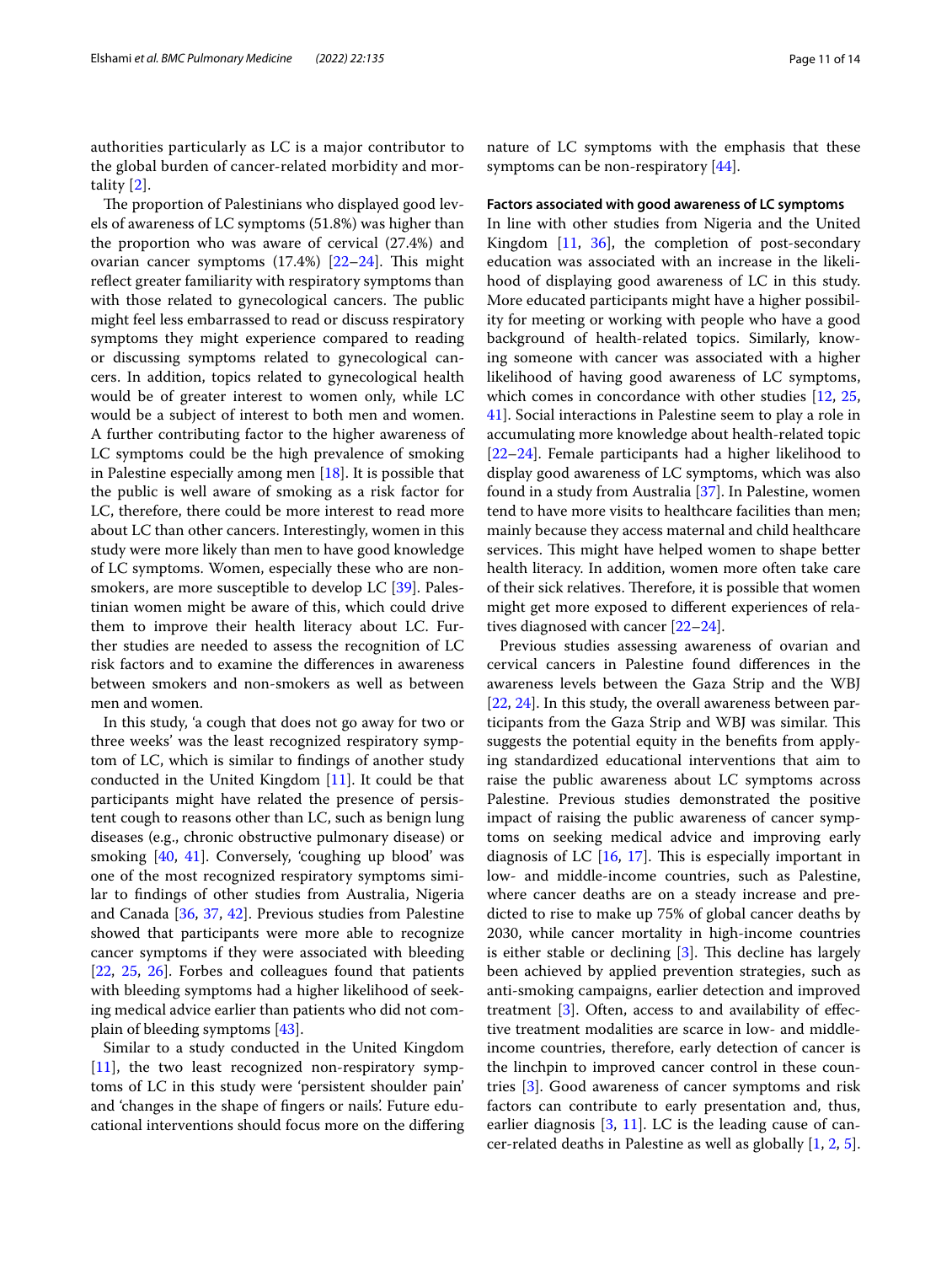However, evidence of LC awareness in low- and middleincome countries or interventions to improve awareness are scarce  $[45]$  $[45]$ . This research contributes to the body of evidence on LC awareness in Palestine as well as in the region. The health authorities and policy makers in Palestine can use these data to tailor their efforts in the context of the Palestinian community to provide a holistic approach to promote people's health literacy [[15–](#page-12-14)[17,](#page-12-15) [46](#page-13-22)]. For example, this study found that smokers and nonsmokers had a similar likelihood to recognize respiratory and non-respiratory symptoms of LC. However, smokers are at increased risk to develop LC  $[47, 48]$  $[47, 48]$  $[47, 48]$  $[47, 48]$ . Therefore, it is important that health policy makers in Palestine focus on the recognition of LC risk factors while establishing educational interventions and efective tobacco control policies to increase risk awareness, change behaviors and encourage early recognition and presentation. With targeted awareness campaigns, smokers might realize their increased risk to develop LC and seek medical advice earlier for any possible LC symptoms they might experience. In addition, these campaigns may help correct one of the common misbeliefs among smokers that respiratory symptoms are only attributed to smoking itself neglecting the likelihood of having LC as a possible diagnosis [[37,](#page-13-11) [49\]](#page-13-25). Addressing smokers' fear, self-blame and denial of smoking-related diseases, including LC, should also be considered while establishing these campaigns [\[37](#page-13-11), [50–](#page-13-26)[52](#page-13-27)].

More research is needed in Palestine as well as the wider region on the sources of information used by the public to be able to distribute information efectively via popular channels for diferent population groups such as younger males or the older age groups. Furthermore, barriers to health-seeking behavior need to be explored in order to address them and facilitate earlier presentation to healthcare facilities  $[15, 17, 25]$  $[15, 17, 25]$  $[15, 17, 25]$  $[15, 17, 25]$  $[15, 17, 25]$ . This might be achieved by exploring experiences and behaviors of patients who have been diagnosed with LC [\[53\]](#page-13-28). Moreover, more investment in cancer prevention and control in low- and middle-income countries, such as Palestine, is crucial but often avoided due to its costs [[3\]](#page-12-2). However, campaigns focused on LC awareness and prevention, such as anti-smoking messages and tobacco control policies are potentially low-cost and high-impact interventions that could have positive impact on risk factor modifcation and early presentation.

## **Strengths and limitations**

The major strengths of this study include the high response rate, the large sample size, and the enrolment of participants from diferent places across Palestine. In addition, the completion of the questionnaire was done in a face-to-face interview, which minimizes the possibility of using external sources (e.g., the internet) to answer questions.

This study has some limitations. The use of convenience sampling does not guarantee the generation of a representative sample and limits the generalizability of the results. However, this might have been mitigated by the large number of participants included, the high response rate, and the recruitment from various geographical places. For example, females made up 55% of the participants in this study while they represent about 50% of the Palestinian population [[54\]](#page-13-29). In addition, the lower monthly income among participants from the Gaza Strip than that of participants from the WBJ refected the diference in the unemployment rates that are higher in the Gaza Strip than in the WBJ (47% vs. 16%) [[55\]](#page-13-30). Moreover, the demographics of the participants of this study were very close to the demographics reported by other studies conducted in Palestine to assess knowledge about various topics related to cancer  $[22-24]$  $[22-24]$  $[22-24]$ . Another limitation could be that most of the study participants were young (<45 years) and so, they had a relatively lower risk of developing LC. This higher proportion of younger participants could be due to the fact that they represent the majority of the Palestinian population [[54](#page-13-29)]. Nevertheless, improving the awareness among young individuals might be an efective strategy to build up a culture of early recognition of LC symptoms and seeking prompt medical advice for any possible LC symptoms. Finally, the exclusion of participants with medical background and with a presumably good awareness of LC symptoms might have lowered the awareness observed in this study. Nonetheless, their exclusion was intended to make this study more relevant as a measure of public awareness.

# **Conclusions**

Around half of the participants (51.8%) displayed good awareness of LC symptoms in Palestine. Participants from both the Gaza Strip and the WBJ were similarly likely to display good awareness. Factors associated with good awareness included female gender, having benefted from post-secondary education, being employed, knowing someone with cancer, and visiting hospitals and primary healthcare centers. The most recognized respiratory LC symptom was 'worsening or change in an existing cough', whereas 'persistent tiredness or lack of energy' was the most recognized non-respiratory LC symptom. This study highlights the need for awareness and education programs and campaigns, especially in low- and middle-income countries like Palestine, to improve awareness and thus reduce the chances of late detection of LC.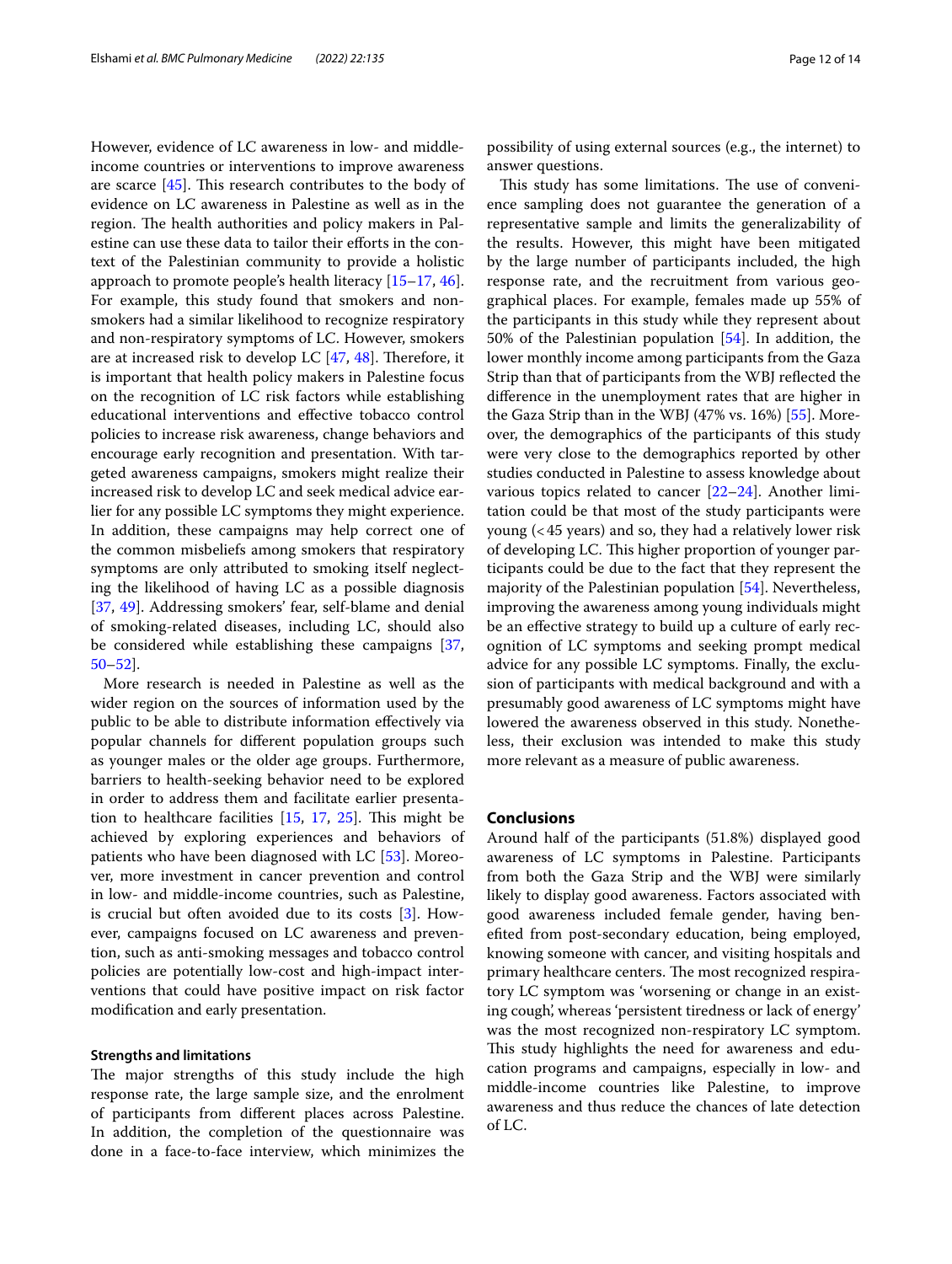#### **Abbreviations**

LC: Lung cancer; LCAM: Lung cancer awareness measure; WHO: World Health Organization; WBJ: West Bank and Jerusalem; MoH: Ministry of health; IQR: Interquartile range; CI: Confdence interval; OR: Odds ratio.

## **Supplementary Information**

The online version contains supplementary material available at [https://doi.](https://doi.org/10.1186/s12890-022-01923-1) [org/10.1186/s12890-022-01923-1](https://doi.org/10.1186/s12890-022-01923-1).

<span id="page-12-21"></span><span id="page-12-20"></span>**Additional fle 1**. Questionnaire.

**Additional fle 2**. Results of bivariable analyses.

#### **Acknowledgements**

The authors would like to thank all participants who took part in the survey.

#### **Author contributions**

ME, HA and WA contributed to design of the study, data analysis, data interpretation, and drafting of the manuscript. MA1, IA, HS, SQ, FU, MA2, RN, AM, RK, NS, YH, OG, WA2, OO, MD, JA, RE, AZ, HH, and MoA contributed to design of the study, data collection, data entry, and data interpretation. NAE and BB contributed to design of the study, data interpretation, drafting of the manuscript, and supervision of the work. All authors have read and approved the final manuscript. Each author has participated sufficiently in the work to take public responsibility for the content.

## **Funding**

No funding was received for this study.

#### **Availability of data and materials**

The dataset used and analyzed during the current study is available from the corresponding author on reasonable request.

## **Declarations**

## **Ethics approval and consent to participate**

The ethical approval was obtained from: (i) Helsinki Committee in the Gaza Strip, a committee within the MoH that gives study approvals, (ii) the Islamic University of Gaza Ethics Committee and (iii) the Human Resources Development department at the Palestinian MoH. All the methods of the study were carried out in accordance with relevant local guidelines and regulations. A detailed explanation of the study was given to all participants with the emphasis that their participation was completely voluntary, and their decision would not afect the medical care they receive. A written informed consent was obtained from all study participants. Data confdentiality was maintained throughout the study.

#### **Consent for publication**

Not applicable.

#### **Competing interests**

All authors declare no competing interests.

## **Author details**

<sup>1</sup> Division of Surgical Oncology, Department of Surgery, University Hospitals Cleveland Medical Center, 11100 Euclid Avenue, Lakeside 7100, Cleveland, OH 44106, USA. <sup>2</sup> Ministry of Health, Gaza, Palestine. <sup>3</sup> Faculty of Medicine, Islamic University of Gaza, Gaza, Palestine. <sup>4</sup> Faculty of Medicine, Al-Quds University, Jerusalem, Palestine. <sup>5</sup>The United Nations Relief and Works Agency for Palestine Refugees in the Near East, Gaza Strip, Palestine. <sup>6</sup>Almakassed Hospital, Jerusalem, Palestine. <sup>7</sup> Faculty of Pharmacy, Al-Azhar University of Gaza, Gaza, Palestine. <sup>8</sup>Department of a Medical Laboratory Sciences, Faculty of Health Sciences, Islamic University of Gaza, Gaza City, Palestine. <sup>9</sup>Faculty of Dentistry, Al-Quds University, Jerusalem, Palestine. 10Faculty of Nursing, An Najah National University, Nablus, Palestine. 11Faculty of Dentistry, Al Azhar University of Gaza, Gaza, Palestine. 12Faculty of Medicine, Al Najah National University, Nablus, Palestine. <sup>13</sup>Faculty of Nursing, Islamic University of Gaza, Gaza, Palestine.

Received: 17 December 2021 Accepted: 30 March 2022

## **References**

- <span id="page-12-0"></span>1. International Agency for Research on Cancer. Lung Cancer Fact Sheet. 2020. [https://bit.ly/3ypPrvZ.](https://bit.ly/3ypPrvZ) Accessed 25 March 2022.
- <span id="page-12-1"></span>2. Sung H, Ferlay J, Siegel RL, Laversanne M, Soerjomataram I, Jemal A, et al. Global Cancer Statistics 2020: GLOBOCAN estimates of incidence and mortality worldwide for 36 cancers in 185 countries. CA Cancer J Clin. 2021;71(3):209–49.
- <span id="page-12-2"></span>3. Shah SC, Kayamba V, Peek RM Jr, Heimburger D. Cancer control in lowand middle-income countries: is it time to consider screening? J Glob Oncol. 2019;5:1–8.
- <span id="page-12-3"></span>4. World Health Organization. Cancer Facts Sheet 2021. [https://bit.ly/3pMRh](https://bit.ly/3pMRh6h) [6h](https://bit.ly/3pMRh6h). Accessed 25 March 2022.
- <span id="page-12-4"></span>5. International Agency for Research on Cancer. Gaza strip and West Bank Facts Sheet 2021. <https://bit.ly/3ERkzH7>. Accessed 25 March 2022.
- <span id="page-12-5"></span>6. International Agency for Research on Cancer. Egypt Facts Sheet 2020. <https://bit.ly/3GCfJhl>. Accessed 25 March 2022.
- <span id="page-12-6"></span>7. International Agency for Research on Cancer. Iraq Facts Sheet 2020. [https://bit.ly/3IGaAa3.](https://bit.ly/3IGaAa3) Accessed 25 March 2022.
- <span id="page-12-7"></span>8. International Agency for Research on Cancer. Jordan Facts Sheet 2020. [https://bit.ly/3DI6WZu.](https://bit.ly/3DI6WZu) Accessed 25 March 2022.
- <span id="page-12-8"></span>9. International Agency for Research on Cancer. Lebanon Facts Sheet 2020. <https://bit.ly/3pO7hor>. Accessed 25 March 2022.
- <span id="page-12-9"></span>10. World Health Organization. Gender in Lung Cancer and Smoking Research 2005. [https://bit.ly/3GyQ0Xe.](https://bit.ly/3GyQ0Xe) Accessed 25 March 2022.
- <span id="page-12-10"></span>11. Simon AE, Juszczyk D, Smyth N, Power E, Hiom S, Peake MD, et al. Knowledge of lung cancer symptoms and risk factors in the U.K.: development of a measure and results from a population-based survey. Thorax. 2012;67(5):426–32.
- <span id="page-12-11"></span>12. Lubuzo B, Ginindza T, Hlongwana K. The barriers to initiating lung cancer care in low-and middle-income countries. Pan Afr Med J. 2020;35:38.
- <span id="page-12-12"></span>13. Robb K, Stubbings S, Ramirez A, Macleod U, Austoker J, Waller J, et al. Public awareness of cancer in Britain: a population-based survey of adults. Br J Cancer. 2009;101(Suppl 2):S18-23.
- <span id="page-12-13"></span>14. National Institute for Health and Care Excellence .Recommendations organised by symptom and fndings of primary care investigations. Suspected cancer: recognition and referral 2021. [https://bit.ly/3CEgeqC.](https://bit.ly/3CEgeqC) Accessed 25 March 2022.
- <span id="page-12-14"></span>15. Moffat J, Bentley A, Ironmonger L, Boughey A, Radford G, Duffy S. The impact of national cancer awareness campaigns for bowel and lung cancer symptoms on sociodemographic inequalities in immediate key symptom awareness and GP attendances. Br J Cancer. 2015;112(Suppl 1):S14-21.
- <span id="page-12-22"></span>16. Ironmonger L, Ohuma E, Ormiston-Smith N, Gildea C, Thomson CS, Peake MD. An evaluation of the impact of large-scale interventions to raise public awareness of a lung cancer symptom. Br J Cancer. 2015;112(1):207–16.
- <span id="page-12-15"></span>17. Power E, Wardle J. Change in public awareness of symptoms and perceived barriers to seeing a doctor following Be Clear on Cancer campaigns in England. Br J Cancer. 2015;112(Suppl 1):S22–6.
- <span id="page-12-16"></span>18. Nasser AMA, Geng Y, Al-Wesabi SA. The prevalence of smoking (Cigarette and Waterpipe) among university students in some Arab Countries: a systematic review. Asian Pac J Cancer Prev. 2020;21(3):583–91.
- <span id="page-12-17"></span>19. Mamtani R, Cheema S, Sheikh J, Al Mulla A, Lowenfels A, Maisonneuve P. Cancer risk in waterpipe smokers: a meta-analysis. Int J Public Health. 2017;62(1):73–83.
- 20. American Cancer Society. Lung Cancer Risk Factors 2019. [https://bit.ly/](https://bit.ly/3tTJTYM) [3tTJTYM](https://bit.ly/3tTJTYM) . Accessed 25 March 2022.
- <span id="page-12-18"></span>21. Centers for Disease Control and Prevention .What are the Risk Factors for Lung Cancer? 2021. <https://bit.ly/36cZZ7I>. Accessed 25 March 2022.
- <span id="page-12-19"></span>22. Elshami M, Al-Slaibi I, Abukmail H, Alser M, Radaydeh A, Alfuqaha A, et al. Knowledge of Palestinian women about cervical cancer warning signs: a national cross- sectional study. BMC Public Health. 2021;21(1):1779.
- 23. Elshami M, Thalji M, Abukmail H, Al-Slaibi I, Alser M, Radaydeh A, et al. Knowledge of cervical cancer risk factors among Palestinian women: a national cross-sectional study. BMC Womens Health. 2021;21(1):385.